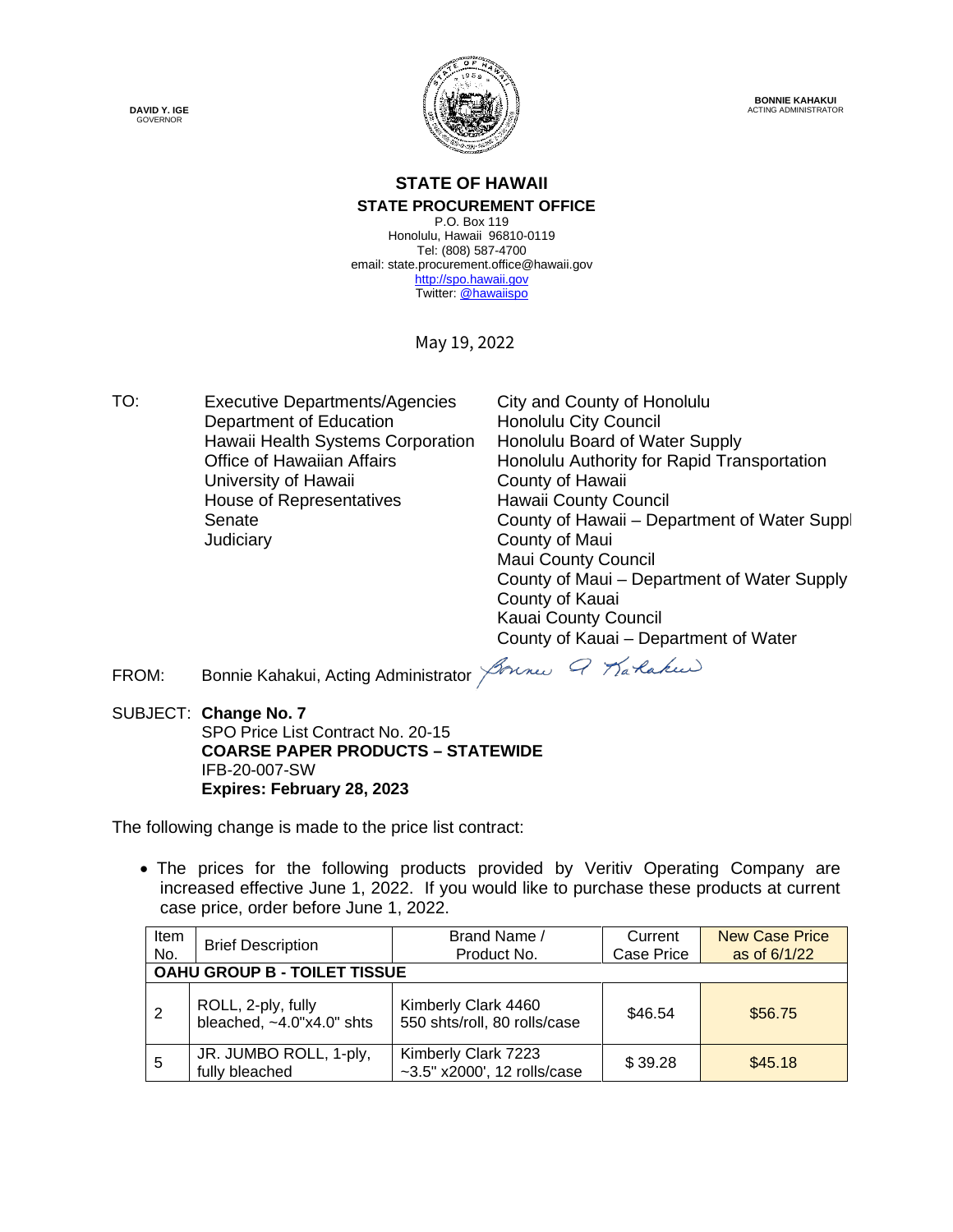The price list contract incorporating Change No. 7 is available on the SPO website: [http://spo.hawaii.gov.](http://spo.hawaii.gov/) Click on *Price & Vendor List Contracts* on the home page.

If you have any questions, please contact Carey Ann Sasaki at (808) 586-0575 or email [careyann.r.sasaki@hawaii.gov.](mailto:careyann.r.sasaki@hawaii.gov)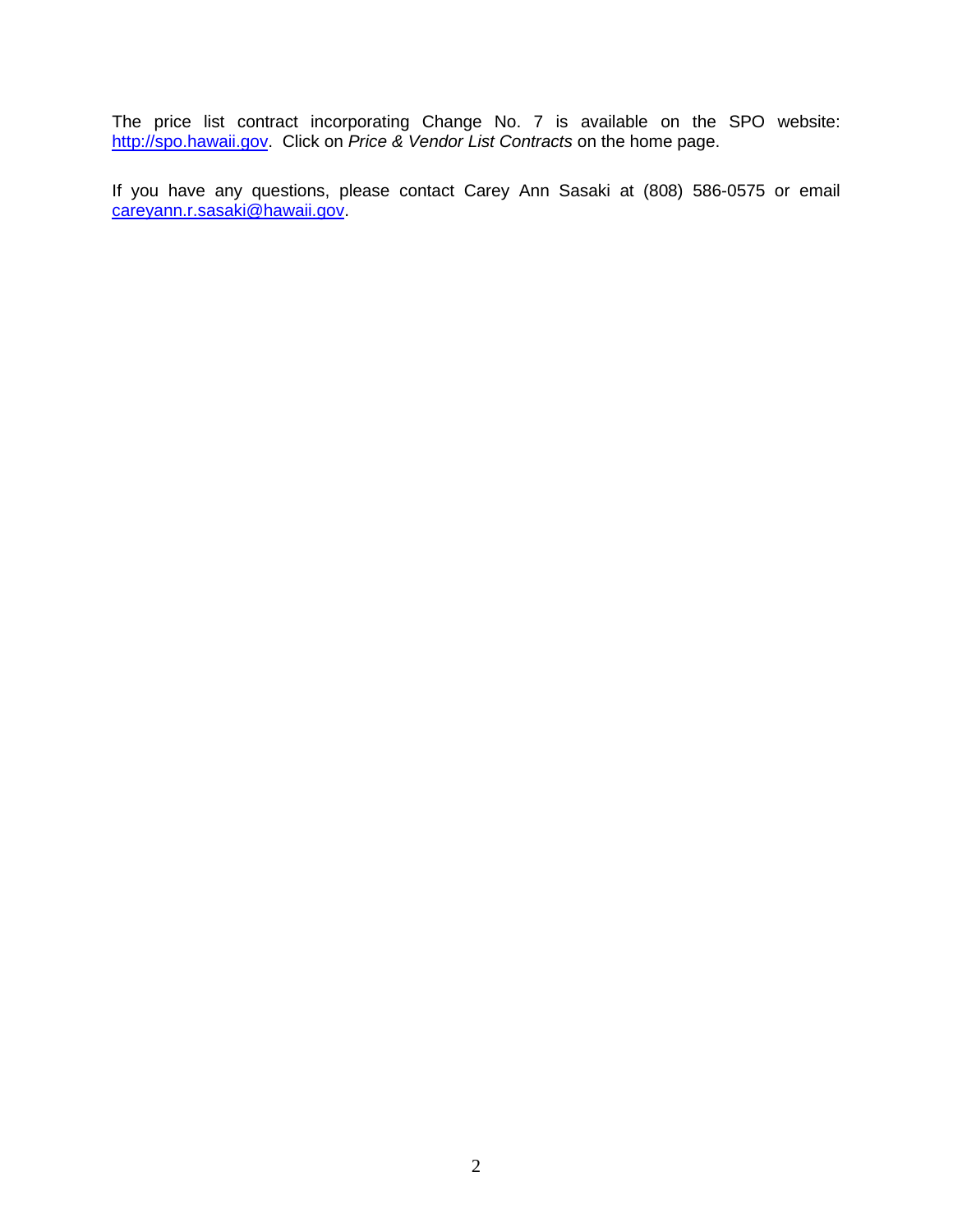# **WHERE TO FIND:**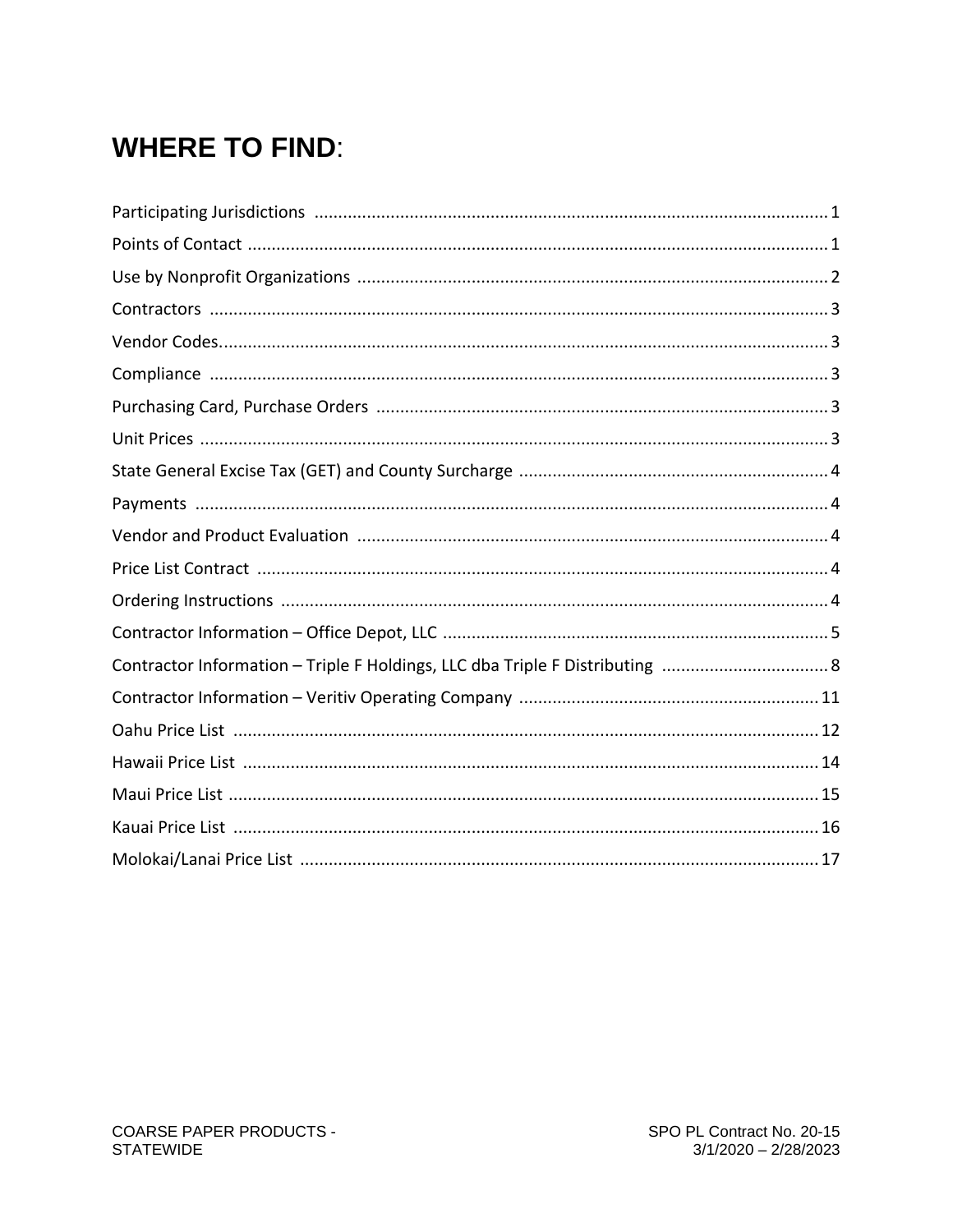### **STATE OF HAWAII STATE PROCUREMENT OFFICE**

**SPO Price List Contract No. 20-15**

Replaces SPO PL Contract Nos. 15-06 and 16-17 Change No. 7 Effective: 6/1/2022

**THIS SPO PRICE LIST CONTRACT IS FOR AUTHORIZED BUSINESS USE ONLY**

### **COARSE PAPER PRODUCTS - STATEWIDE**

(IFB-20-007-SW) **March 1, 2020 to February 28, 2023**

**PARTICIPATING JURISDICTIONS** listed below have signed a cooperative agreement and/or a memorandum of agreement with the SPO and are authorized to utilize this price list contract.

| <b>Executive Departments/Agencies</b>                                   | City and County of Honolulu (C&C Honolulu)         |
|-------------------------------------------------------------------------|----------------------------------------------------|
| Department of Education (DOE)                                           | <b>Honolulu City Council</b>                       |
| Hawaii Health Systems Corporation (HHSC) Honolulu Board of Water Supply |                                                    |
| Office of Hawaiian Affairs (OHA)                                        | Honolulu Authority for Rapid Transportation (HART) |
| University of Hawaii (UH)                                               | County of Hawaii                                   |
| House of Representatives (House)                                        | Hawaii County Council                              |
| Senate                                                                  | County of Hawaii – Department of Water Supply      |
| Judiciary                                                               | County of Maui                                     |
|                                                                         | <b>Maui County Council</b>                         |
|                                                                         | County of Maui – Department of Water Supply        |
|                                                                         | County of Kauai                                    |
|                                                                         | Kauai County Council                               |
|                                                                         | County of Kauai – Department of Water              |

The participating jurisdictions are not required, but may purchase from this price list contract, and requests for exception from the contract are not required. Participating jurisdictions are allowed to purchase from other contractors, however, HRS chapter 103D and the procurement rules apply to purchases using the applicable procurement method and its procedures, such as small purchases or competitive sealed bidding. The decision to use this contract or to solicit pricing from other sources will be at the discretion of the participating jurisdiction.

**POINTS OF CONTACT.** Questions regarding the products listed, ordering, pricing, and status should be directed to the Contractor(s).

| <b>Jurisdiction</b> | <b>Name</b>              | <b>Phone</b> | <b>IFAX</b> | <b>E-mail</b>                                     |
|---------------------|--------------------------|--------------|-------------|---------------------------------------------------|
| Executive           | Carey Ann Sasaki         |              |             | 586-0575 586-0570 careyann.r.sasaki@hawaii.gov    |
| <b>IDOE</b>         | <b>Procurement Staff</b> |              |             | 675-0130 675-0133 G-OFS-DOE-Procurement@k12.hi.us |
| <b>HHSC</b>         | Nancy Delima             | 359-0994     |             | ndelima@hhsc.org                                  |

Procurement questions or concerns may be directed as follows: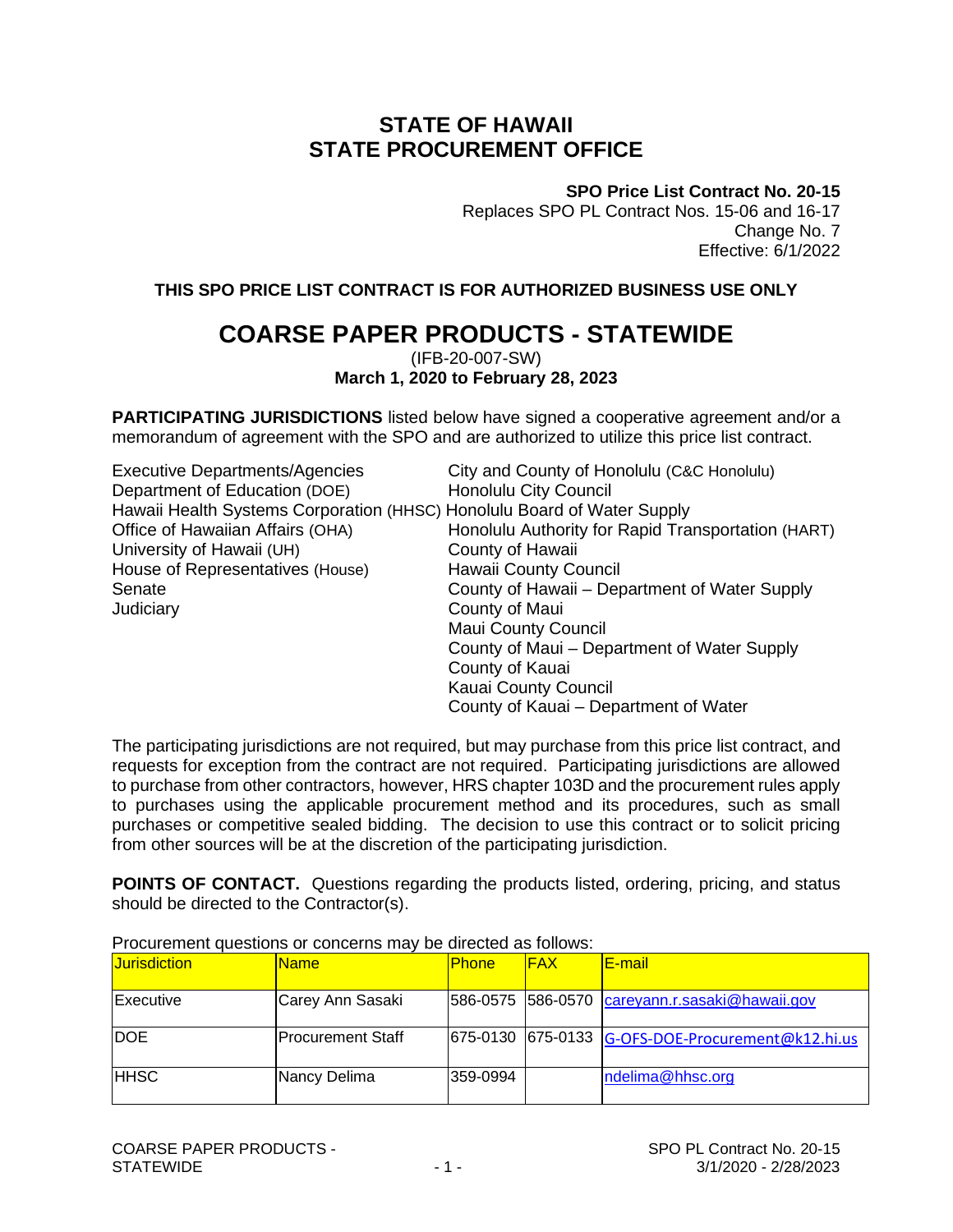| <b>Jurisdiction</b>                                 | <b>Name</b>                           | Phone                | <b>FAX</b>           | E-mail                                       |
|-----------------------------------------------------|---------------------------------------|----------------------|----------------------|----------------------------------------------|
| <b>OHA</b>                                          | <b>Christopher Stanley</b>            | 594-1833             | 594-1865             | chriss@oha.org                               |
| UH                                                  | Karlee Hisashima                      | 956-8687             | 956-2093             | karlee@hawaii.edu                            |
| House                                               | <b>Brian Takeshita</b>                | 586-6423             | 586-6401             | takeshita@capitol.hawaii.gov                 |
| Senate                                              | Carol Taniguchi                       | 586-6720             | 586-6719             | c.taniguchi@capitol.hawaii.gov               |
| Judiciary                                           | <b>Tritia Cruz</b>                    | 538-5805             | 538-5802             | tritia.l.cruz@courts.hawaii.gov              |
| C&C of Honolulu                                     | <b>Procurement Specialist</b>         | 768-5535             | 768-3299             | bfspurchasing@honolulu.gov                   |
| Honolulu City Council                               | Kendall Amazaki, Jr.<br>Nanette Saito | 768-5084<br>768-5085 | 768-5011             | kamazaki@honolulu.gov<br>nsaito@honolulu.gov |
| Honolulu Board of<br><b>Water Supply</b>            | <b>Procurement Office</b>             | 748-5071             |                      | fn_procurement@hbws.org                      |
| <b>HART</b>                                         | Dean Matro                            | 768-6246             |                      | dean.matro@honolulu.gov                      |
| County of Hawaii                                    | Diane Nakagawa                        | 961-8440             |                      | Diane.Nakagawa@hawaiicounty.gov              |
| Hawaii County Council Diane Nakagawa                |                                       | 961-8440             |                      | Diane.Nakagawa@hawaiicounty.gov              |
| County of Hawaii -<br>Department of Water<br>Supply | Ka'iulani Matsumoto                   | 961-8050<br>ext. 224 | 961-8657             | kmatsumoto@hawaiidws.org                     |
| County of Maui                                      | Jared Masuda                          | 463-3816             |                      | jared.masuda@co.maui.hi.us                   |
| Maui County Council                                 | Marlene Rebugio                       | 270-7838             |                      | marlene.rebugio@mauicounty.us                |
| County of Maui-<br>Department of Water<br>Supply    | Kenneth L. Bissen                     | 270-7684             | 270-7136             | ken.bissen@co.maui.hi.us                     |
| County of Kauai                                     | Ernest W. Barreira                    |                      |                      | 241-4295 241-6297 ebarreira@kauai.gov        |
| Kauai County Council                                | Codie Tabalba<br>Scott Sato           | 241-4193<br>241-4810 | 241-6349<br>241-6349 | ctabalba@kauai.gov<br>ssato@kauai.gov        |
| County of Kauai-<br>Department of Water             | Marcelino Soliz                       | 245-5470             | 245-5813             | msoliz@kauaiwater.org                        |

**USE OF THIS PRICE LIST CONTRACT BY NONPROFIT ORGANIZATIONS.** Pursuant to HRS §103D-804, nonprofit organizations with current purchase of service contracts (HRS chapter 103F) have been invited to participate in the SPO price and vendor list contracts.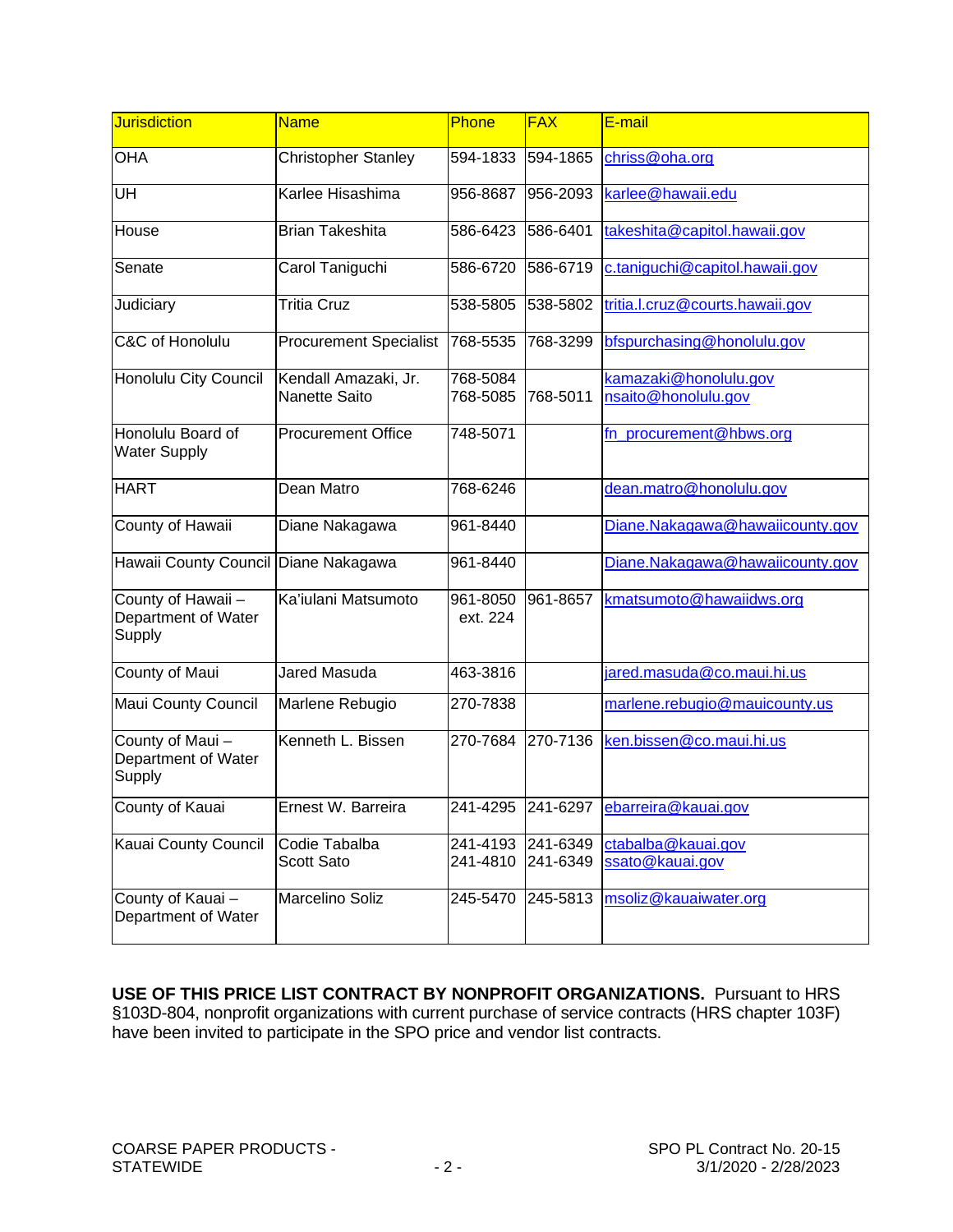A listing of these nonprofit organizations is available at the SPO website: [http://spo.hawaii.gov.](http://spo.hawaii.gov/) Click on *For Vendors > Non-Profits > Cooperative Purchasing Program > View the list of qualifying nonprofits eligible to participate in cooperative purchasing.*

If a nonprofit wishes to purchase from an SPO price or vendor list contract, the nonprofit must obtain approval from each Contractor (participation must be mutually agreed upon, for example). A Contractor may choose to deny participation by a nonprofit. However, if a nonprofit and Contractor mutually agree to this arrangement, it is understood that the nonprofit will retain its right to purchase from other than an SPO price list Contractor(s).

**CONTRACTORS.** The following Contractors are authorized to provide Coarse Paper Products to the State of Hawaii under SPO PL Contract No. 20-15.

- Office Depot, LLC
- Triple F Holdings, LLC dba Triple F Distributing Oahu, Kona & Maui, Triple F Distributing Hawaii Paper, Triple F Distributing Ventures
- Veritiv Operating Company (Oahu only)

**VENDOR CODES** for annotation on purchase orders are obtainable from the *Alphabetical Vendor Edit Table* available at your department's fiscal office. Agencies are cautioned that the remittance address on an invoice may be different from the address of the vendor code annotated on the purchase order.

**COMPLIANCE PURSUANT TO HRS §103D-310(c).** Prior to awarding this contract, the SPO verified compliance of the Contractor(s) named in the SPO Price List Contract No. 20-15. *No further compliance verification is required prior to issuing a contract, purchase order or pCard payment when utilizing this contract.*

**PURCHASING CARD (pCard).** The State of Hawaii Purchasing Card (pCard) is required to be used by the Executive department/agencies, excluding the DOE, HHSC, OHA, and UH, for orders totaling less than \$2,500. For purchases of \$2,500 or more, agencies may use the pCard, subject to its credit limit, or issue a purchase order.

**PURCHASE ORDERS** may be issued for purchases of \$2,500 or more and for Contractors who either do not accept the pCard, set minimum order requirements before accepting the pCard for payment, or who charge its customers a transaction fee for the usage.

**SPO PL Contract No. 20-15** will be typed on purchase orders issued against this price list contract. For pCard purchases, the SPO PL Contract No. 20-15 shall be notated on the appropriate transaction document.

**UNIT PRICES** include delivery to destination and all other costs except the State General Excise Tax (GET). Agencies are advised to add the tax amount to their purchase order total.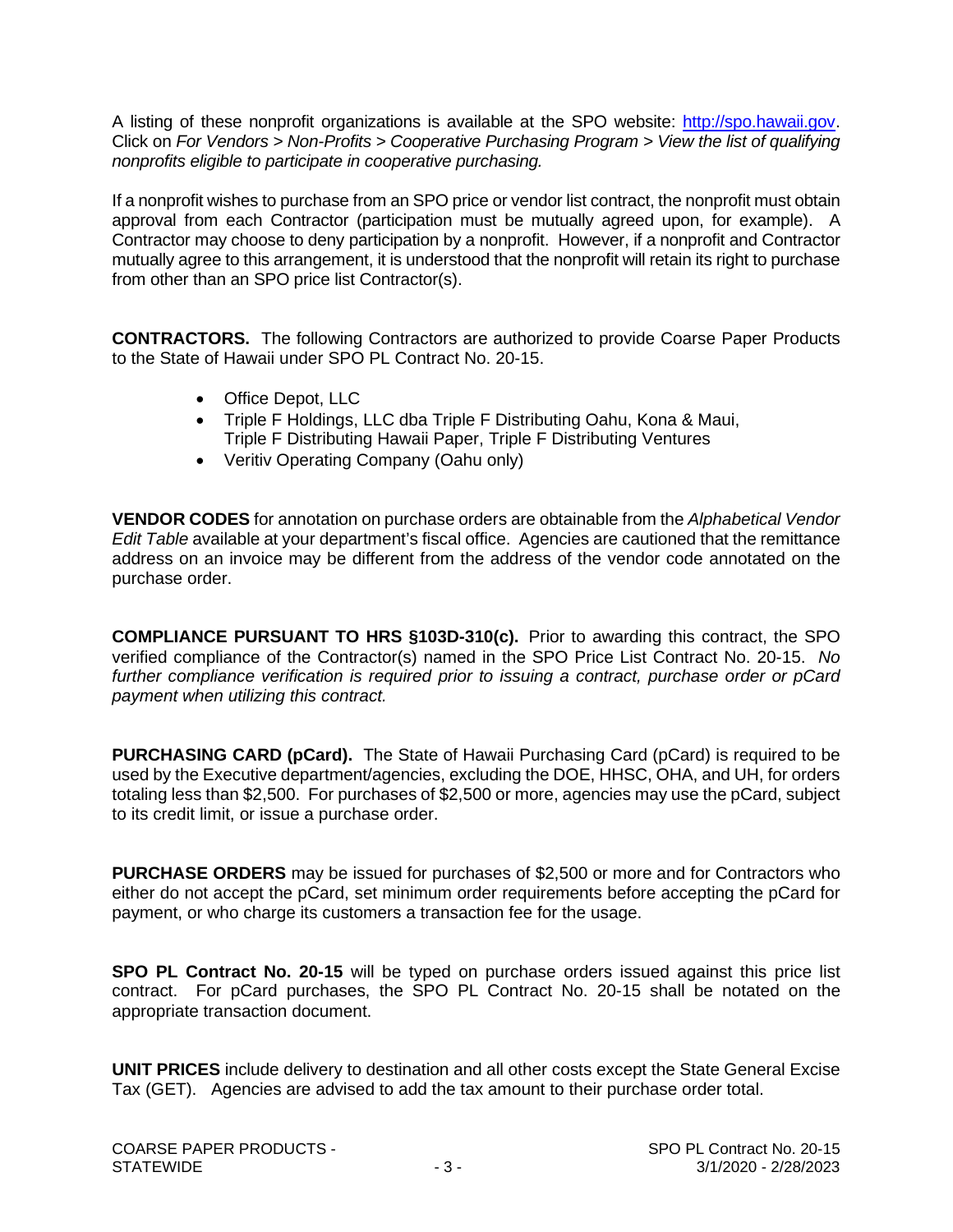**STATE GENERAL EXCISE TAX (GET) AND COUNTY SURCHARGE** shall not exceed the following rates if seller elects to pass on the charges to its customers.

| <b>COUNTY</b>                                      | <b>COUNTY</b><br><b>SURCHARGE</b><br><b>TAX RATE</b> | <b>STATE</b><br><b>GET</b> | <b>TAX</b><br><b>ON</b><br><b>RATE</b> | <b>MAX PASS- EXPIRATION DATE</b><br><b>SURCHARGE</b><br><b>OF</b><br><b>TAX RATE</b> |
|----------------------------------------------------|------------------------------------------------------|----------------------------|----------------------------------------|--------------------------------------------------------------------------------------|
| <b>C&amp;C OF HONOLULU</b>                         | 0.50%                                                | 4.0%                       | 4.7120%                                | 12/31/2030                                                                           |
| <b>HAWAII</b>                                      | 0.50%                                                | 4.0%                       | 4.7120%                                | 12/31/2030                                                                           |
| COUNTY OF MAUI<br>(including Molokai and<br>Lanai) | $0.0\%$                                              | 4.0%                       | 4.1666%                                | No county surcharge                                                                  |
| <b>KAUAI</b>                                       | 0.50%                                                | 4.0%                       | 4.7120%                                | 12/31/2030                                                                           |

The GET or use tax and county surcharge may be added to the invoice as a separate line item and shall not exceed the current max pass-on tax rate(s) for each island.

County surcharges on state general excise (GE) tax or Use tax may be visibly passed on but is not required. For more information on county surcharges and the max pass-on tax rate, please visit the Department of Taxation's website at<http://tax.hawaii.gov/geninfo/countysurcharge>.

**PAYMENTS** are to be made to the remittance address of the Contractor(s). HRS §103-10, HRS, provides that the State shall have thirty (30) calendar days after receipt of invoice or satisfactory completion of contract to make payment. Payments may also be made via pCard.

**VENDOR AND PRODUCT EVALUATION.** Form SPO-012, Evaluation: Vendor or Product, for the purpose of addressing concerns on this price list contract, is available to agencies at the SPO website: [http://spo.hawaii.gov.](http://spo.hawaii.gov/) Click on *Forms* on the home page.

**PRICE LIST CONTRACT AVAILABLE ON THE INTERNET** at the SPO website: [http://spo.hawaii.gov.](http://spo.hawaii.gov/) Click on *Price & Vendor List Contracts* on the home page.

### **ORDERING INSTRUCTIONS**

**ORDERING** on a timely basis is the responsibility of each agency. Orders shall be issued on an as-needed basis during the price list contract period, and will use either the pCard or purchase order when placing order(s). Contractors are not obligated to accept any order received after the contract expiration date, however, Contractors shall fill timely orders for which delivery may extend beyond the expiration date. Agencies shall not issue purchase orders specifying delivery after the price list contract expiration date.

**DELIVERIES.** If the ordering agency is located on the same island as the Contractor, deliveries for orders totaling \$100 or more (excluding the GET), shall be made within seven (7) business days after receipt of the order or made available at will-call within three (3) business days. Orders totaling less than \$100 (excluding the GET), shall be available for pickup on a will call basis within three (3) business days, or at the option of the Contractor, delivery may be made according to their delivery schedule.

If the ordering agency is not located on the same island as the Contractor, deliveries by the Contractor shall be made within twelve (12) business days after receipt of the order. The Contractor shall contact the appropriate agency to coordinate delivery arrangements.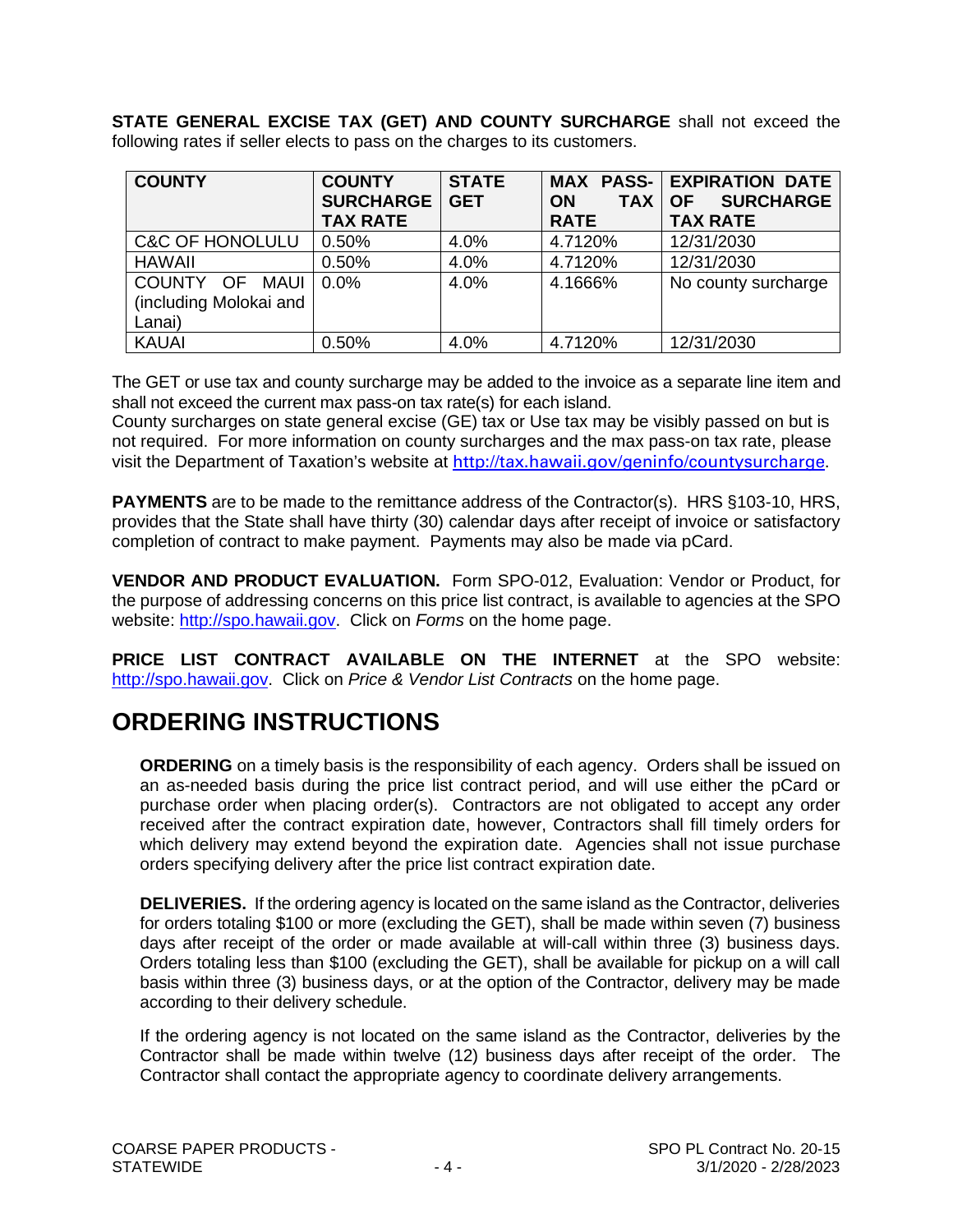# **CONTRACTOR INFORMATION**

**Note: Office Depot is in the process of transitioning to ODP Business Solutions, LLC and the State Procurement Office is currently working on this change with the contract. Also, the Office Depot business website has been changed to the ODP Business Solutions website and retains all functionality and support.**

### **Office Depot, LLC** Website: <https://www.odpbusiness.com/>

Remittance Address: P.O. Box 29248 Phoenix, AZ 85038-9248

#### **Oahu:**

Oahu/Big Island Customer Service Warehouse Address: Phone: (808) 676-3100 x0 94-1489 Moaniani Street Fax: (808) 676-3155 Waipahu, HI 96797 Email: [Hawaii.Support@officedepot.com](mailto:Hawaii.Support@officedepot.com)

*State agency (Public Safety)* Edelyn Ellwood Phone: (808) 961-0453 Fax: (808) 676-3155 Email: [Edelyn.Ellwood@officedepot.com](mailto:Edelyn.Ellwood@officedepot.com)

*DOE (Farrington, Campbell, Nanakuli, Waianae Complexes), City & County of Honolulu, University of Hawaii & Colleges (Oahu), State agencies (DOT, DOD, Budget & Finance, DAGS)* Germaine Moniz Phone: (808) 469-0041 Fax: (808) 676-3155 Email: [Germaine.Moniz@officedepot.com](mailto:Germaine.Moniz@officedepot.com)

*DOE (Kaiser, Kalani, Kaimuki Complexes)* Xavier De Greef Phone: (808) 383-0164 Fax: (808) 676-3155 Email: [Xavier.DeGreef@officedepot.com](mailto:Xavier.DeGreef@officedepot.com)

*DOE (Windward District)* Deborah Libby Phone: (808) 726-5600 Fax: (808) 676-3155 Email: [Deborah.Libby@officedepot.com](mailto:Deborah.Libby@officedepot.com)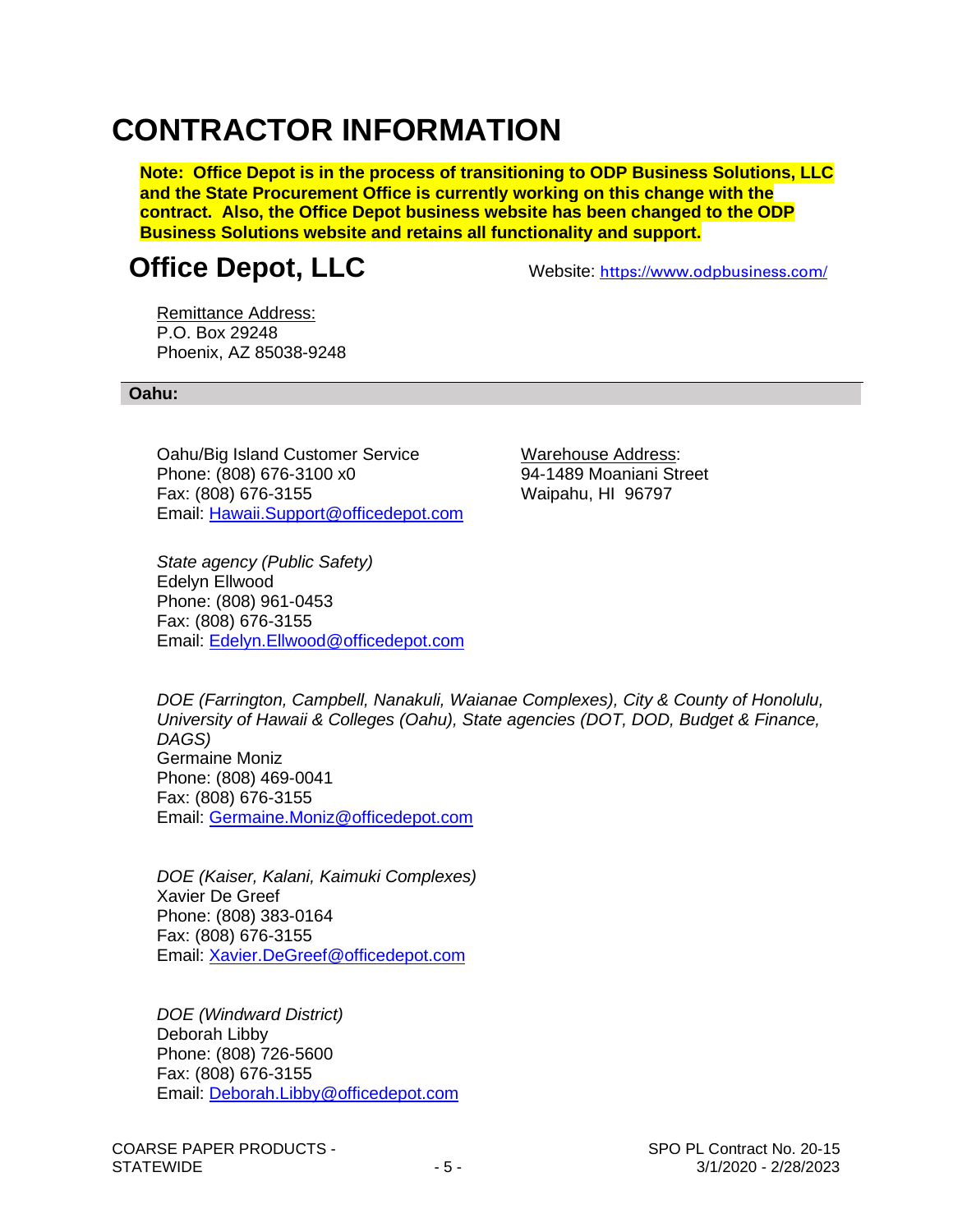*DOE (Roosevelt, Aiea, Moanalua, Waipahu Complexes)* Joanne Pettaway Phone: (808) 265-1580 Fax: (808) 676-3155 Email: [Joanne.Pettaway@officedepot.com](mailto:Joanne.Pettaway@officedepot.com)

*DOE (McKinley, Radford, Kapolei Complexes)* Cindi Ann Watanabe Phone: (808) 927-7156 Fax: (808) 676-3155 Email: [CindiAnn.Watanabe@officedepot.com](mailto:CindiAnn.Watanabe@officedepot.com)

*DOE (Pearl City, Leilehua, Mililani, Waialua Complexes), DOH, DHS* Crystal Horimoto Phone: (808) 391-6361 Fax: (808) 676-3155 Email: [Crystal.Horimoto@officedepot.com](mailto:Crystal.Horimoto@officedepot.com)

#### **Hawaii (Big Island):**

Oahu/Big Island Customer Service Phone: 808-676-3100 x0 Fax: 808-676-3155 Email: [Hawaii.Support@officedepot.com](mailto:Hawaii.Support@officedepot.com)

Warehouse Address: 280 Maka'ala Street Hilo, HI 96720

*DOE, State agencies* (temporary) Phone: (808) 676-3100 x0 Email : [Hawaii.Support@officedepot.com](mailto:Hawaii.Support@officedepot.com)

*County of Hawaii, DOE* Jan (JJ) Andrade-Joaquin Phone (mobile): (808) 936-4296 Fax: (808) 961-2737 Email: [Jan.Andrade-Joaquin@officedepot.com](mailto:Jan.Andrade-Joaquin@officedepot.com)

*University of Hawaii & Colleges (Big Island)* Edelyn Ellwood Phone: (808) 961-0453 Fax: (808) 961-2737 Email: [Edelyn.Ellwood@officedepot.com](mailto:Edelyn.Ellwood@officedepot.com)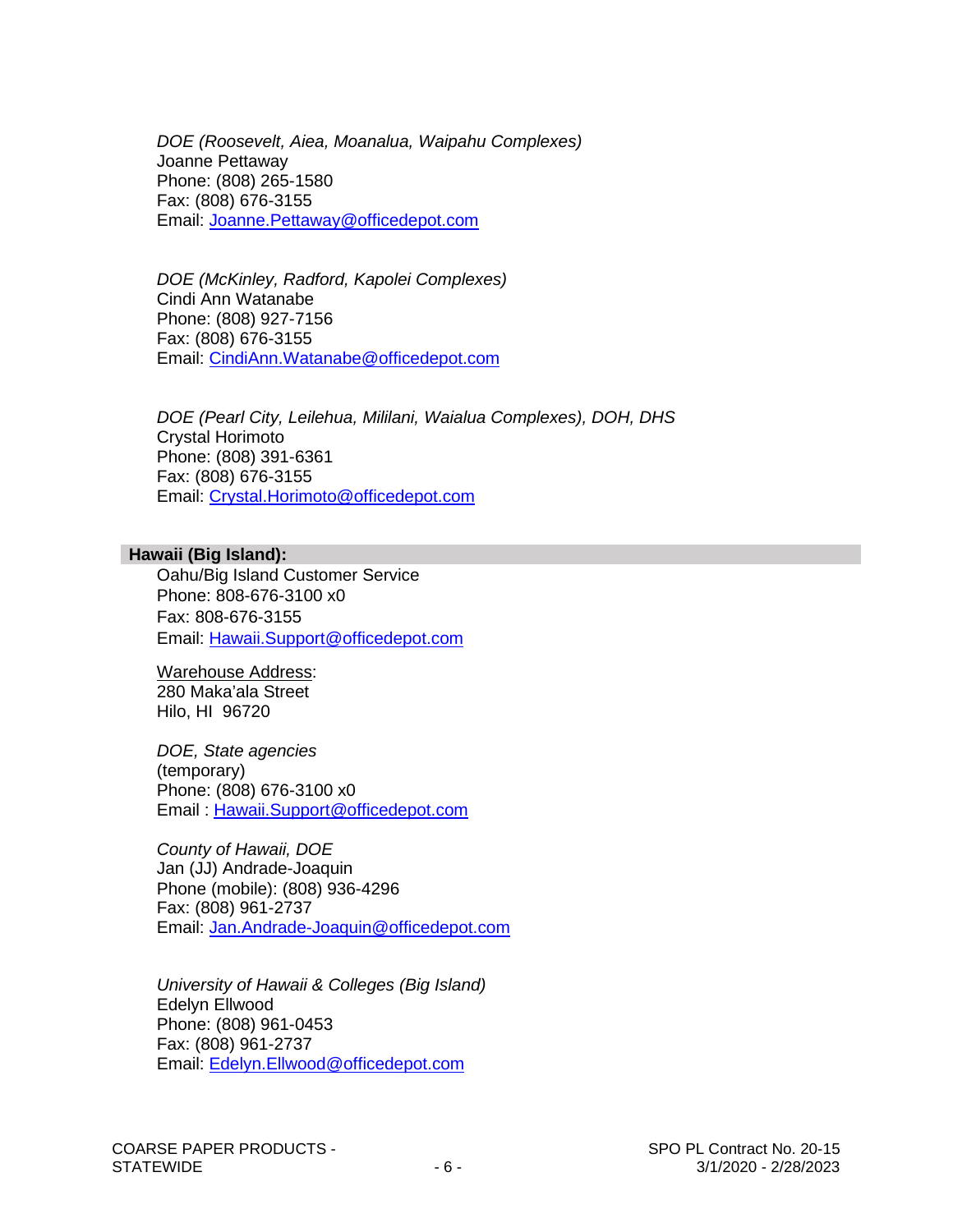#### **Maui/ Molokai/ Lanai:**

Maui Customer Service Warehouse Address: Phone: (808) 877-5043 80 South Hana Highway Fax: (808) 871-6914 Kahului, HI 96732 Email: [Maui.Support@officedepot.com](mailto:Maui.Support@officedepot.com)

*DOE (Maui, Molokai & Lanai), State Agencies (Maui, Molokai, Lanai)*  Angela Ii Phone: (808) 268-5055 Fax: (808) 871-6914 Email : [Angela.ii@officedepot.com](mailto:Angela.ii@officedepot.com)

*University of Hawaii & Colleges (Maui), County of Maui* **Temporary** Fax: (808) 871-6914 Email: [Maui.Support@officedepot.com](mailto:Maui.Support@officedepot.com)

#### **Kauai:**

Kauai Customer Service<br>
Phone: (808) 245-3303<br>
2145 Oihana Street Phone: (808) 245-3303 Fax: (808) 245-1657 Lihue, HI 96766 Email: [Kauai.Support@officedepot.com](mailto:Kauai.Support@officedepot.com)

*DOE (Kauai), State agencies, University of Hawaii & Colleges (Kauai)* Brandon Chambless Phone : (808) 927-9594 Fax : (808) 245-1657 Email : [Brandon.Chambless@officedepot.com](mailto:Brandon.Chambless@officedepot.com)

*County of Kauai, DOE (Kauai)* Terri Nakamatsu Phone: (808) 651-9604 Fax: (808) 245-1657 Email: [Theresa.Nakamatsu@officedepot.com](mailto:Theresa.Nakamatsu@officedepot.com)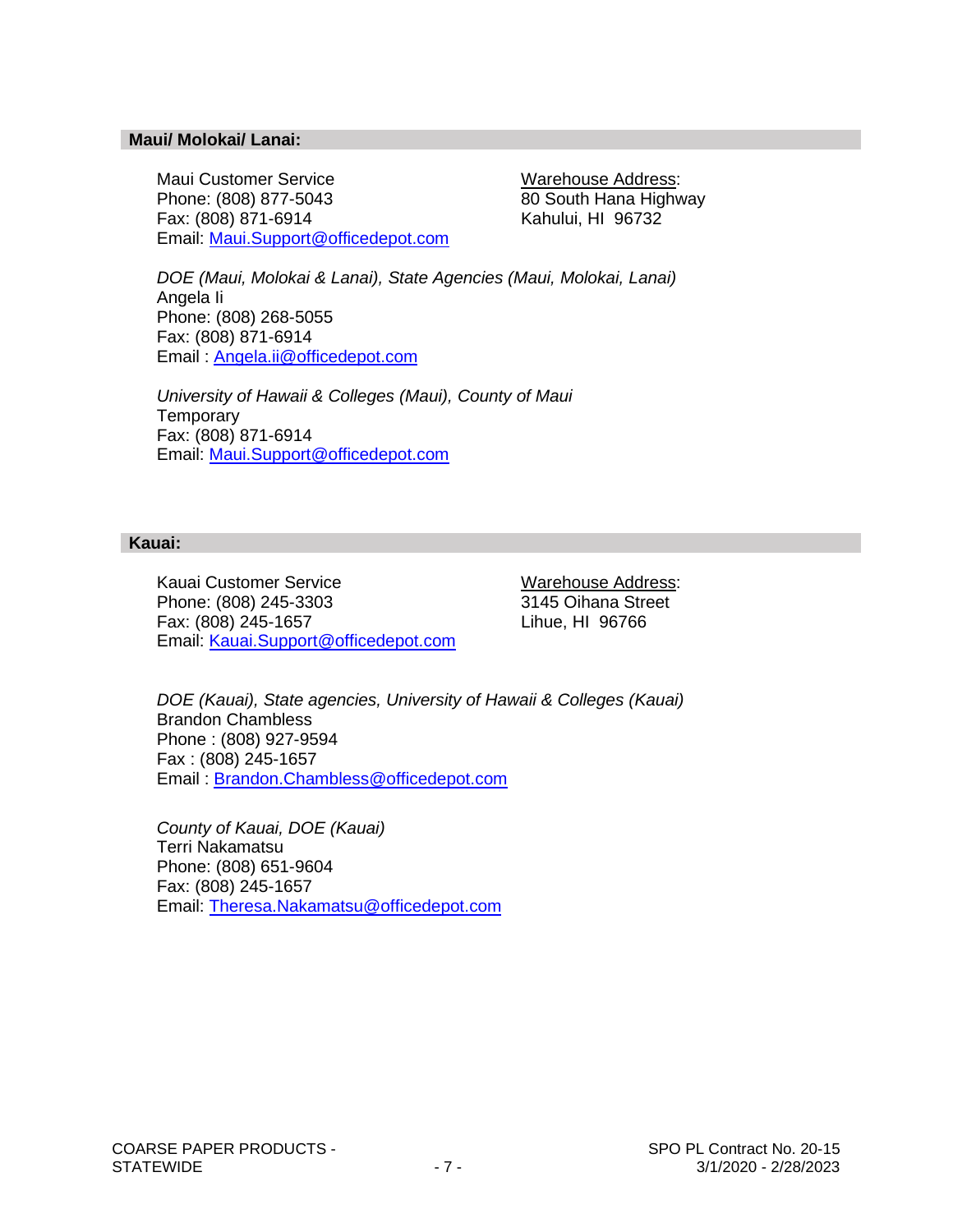# **CONTRACTOR INFORMATION**



### **Triple F Holdings, LLC dba Triple F Distributing Oahu, Kona & Maui, Triple F Distributing Hawaii Paper, Triple F Distributing Ventures**

 Remittance Address: Triple F Holdings, LLC dba Triple F Distributing PO Box 29960 Honolulu, HI 96820-2360

#### **Oahu:**

 Business Address: 98-735 Kuahao Place Pearl City, HI 96782

 Maggie Lee (Customer Service-Order Processing) Phone: (808) 842-9133 ext. 101 Fax: (808) 842-1184 Email: [maggie@fffhawaii.com](mailto:maggie@fffhawaii.com)

 Rachel Sacro (Customer Service- Order Processing) Phone: (808) 842-9133 ext. 100 Fax: (808) 842-1184 Email: [rachel@fffhawaii.com](mailto:rachel@fffhawaii.com)

 Charmaine Bernard (Contract Questions) Phone: (808) 842-9133 ext. 507 Fax: (808) 842-1184 Email: [char@fffhawaii.com](mailto:char@fffhawaii.com)

 Rejine Sacro (Billing Questions) Phone: (808) 842-9133 ext. 105 Fax: (808) 842-1184 Email: [rejine@fffhawaii.com](mailto:rejine@fffhawaii.com)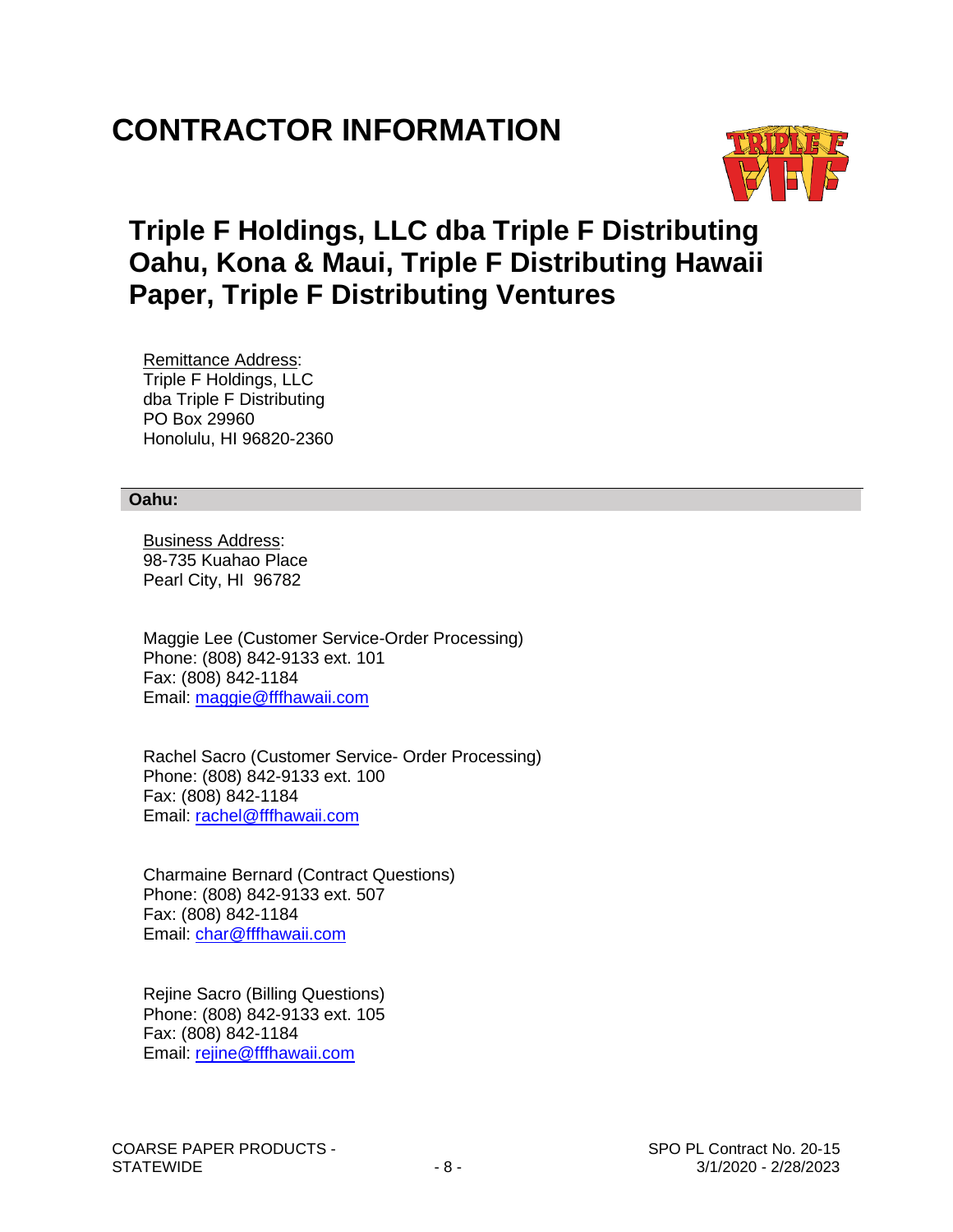#### **Hawaii (Big Island):**

 Business Address: 16-193 Kalara St. Keaau, HI 96749

 Lei Kanahaoi-Galario Phone: (808) 935-9796 Fax: (808) 969-2084 Email: [lei@hawaiipaperproducts.com](mailto:lei@hawaiipaperproducts.com)

 Charmaine Bernard (Contract Questions) Phone: (808) 842-9133 ext. 507 Fax: (808) 842-1184 Email: [char@fffhawaii.com](mailto:char@fffhawaii.com)

#### **Maui:**

 Business Address: 770 Alua St. Wailuku, HI 96793

 Colette Kanae Email: colette@fffhawaii.com Phone: (808) 244-1550 Fax: (808) 244-1442

 Charmaine Bernard (Contract Questions) Email: [char@fffhawaii.com](mailto:char@fffhawaii.com) Phone: (808) 842-9133 ext 507 Fax: (808) 842-1184



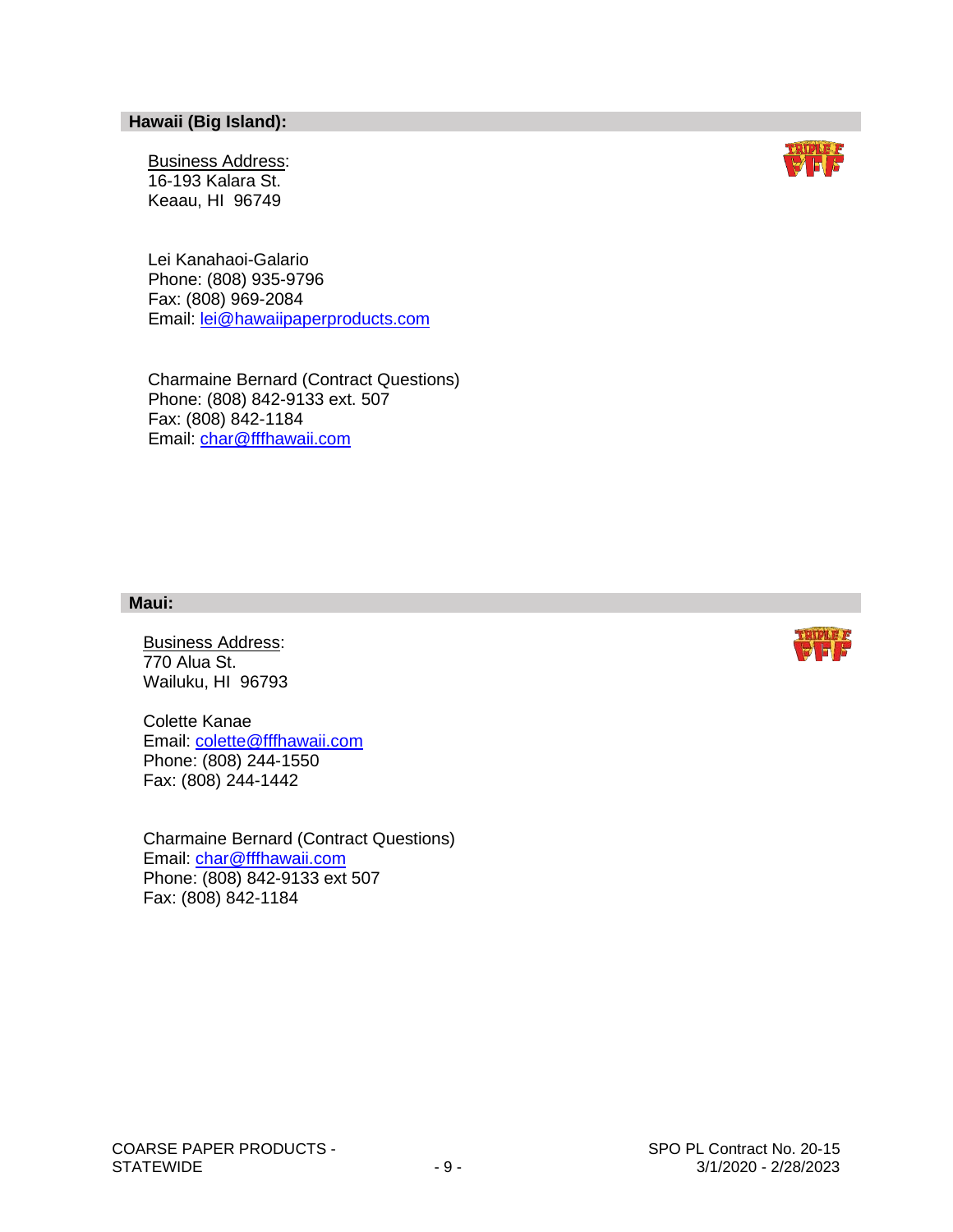#### **Kauai:**

 Business Address: 3097 Oihana St. Lihue, HI 96766

 Joy Nakashima Email: [joy@ventureskauai.com](mailto:joy@ventureskauai.com) Phone: (808) 246-4886 Fax: (808) 246-4895 Email: [joy@ventureskauai.com](mailto:joy@ventureskauai.com)

 Charmaine Bernard (Contract Questions) Phone: (808) 842-9133 ext. 507 Fax: (808) 842-1184 Email: [char@fffhawaii.com](mailto:char@fffhawaii.com)

**Note: Triple F is requiring that their Pre-Authorized Charge Form be filled out and signed if payment will be by pCard. Do not list all digits of the pCard and do not list Authorization Code. List only the last four digits of the pCard on the form. Do not fax a copy of the front and back of the pCard to Triple F. Check "One-time Charge" so the pCard information will not be kept on file.**

**Once the products are delivered, Triple F will call to get the rest of the pCard information to charge payment.**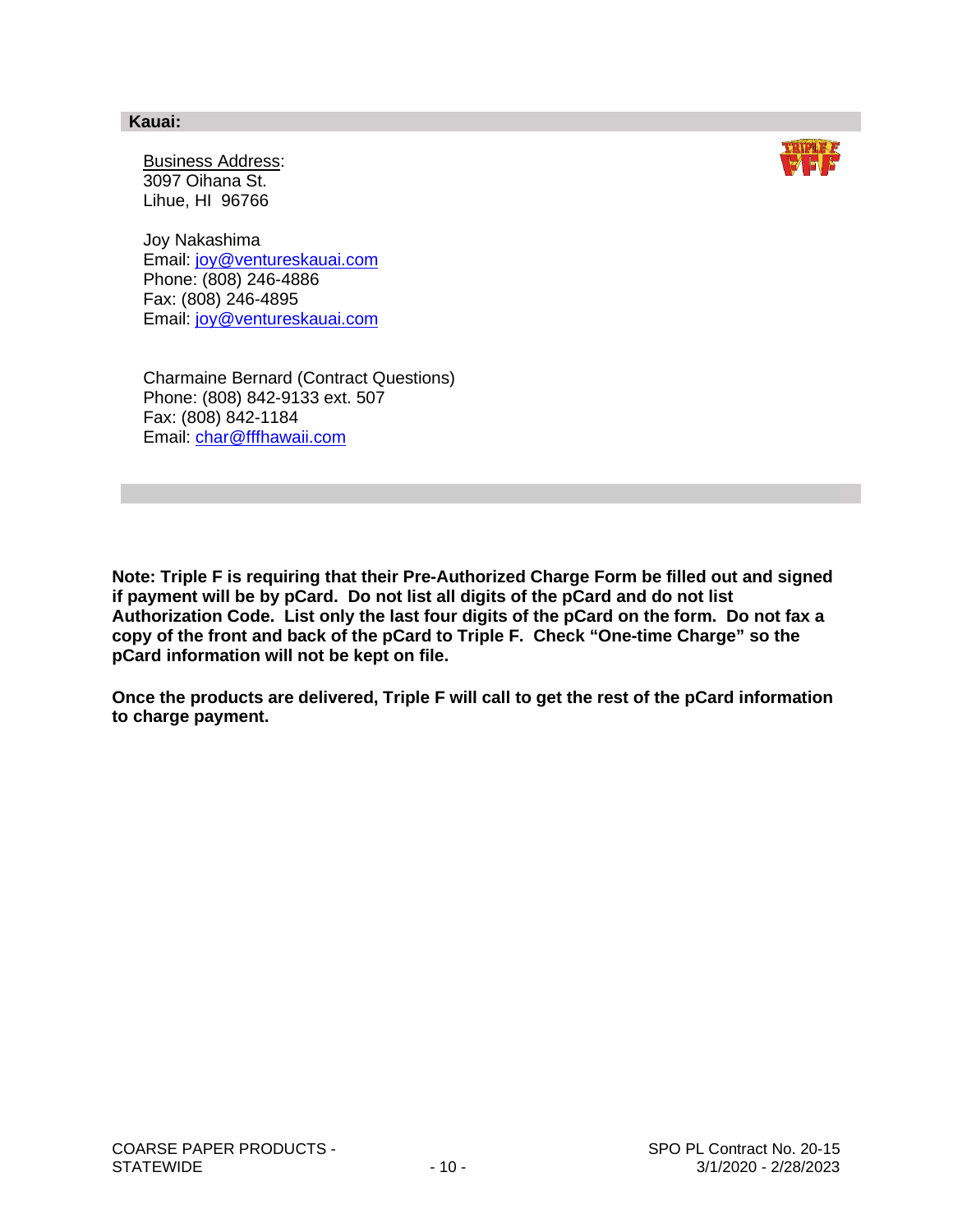# **CONTRACTOR INFORMATION**

### **Veritiv Operating Company**



#### **Fax Purchase Orders to:**

 Veritiv Operating Company Customer Service Fax: (800) 251-9721

#### **Warehouse Address:**

 Veritiv Operating Company 91-150 Hanua St. Kapolei, HI 96707

#### **Contact Person(s):**

 Customer Service Phone: (855) 850-2532 Email: [facsolcswest@veritivcorp.com](mailto:facsolcswest@veritivcorp.com) Fax: (800) 251-9721

 Dustin Alford Phone: (808) 223-9580 Email: [dustin.alford@veritivcorp.com](mailto:dustin.alford@veritivcorp.com) Fax: (800) 251-9721

#### **Remittance Address:**

 P.O. Box 57006 Los Angeles, CA 90074-7006

**Note: Veritiv Operating Company is providing products exclusively for Oahu under this contract. When placing your order, please contact Customer Service via email, phone or fax.**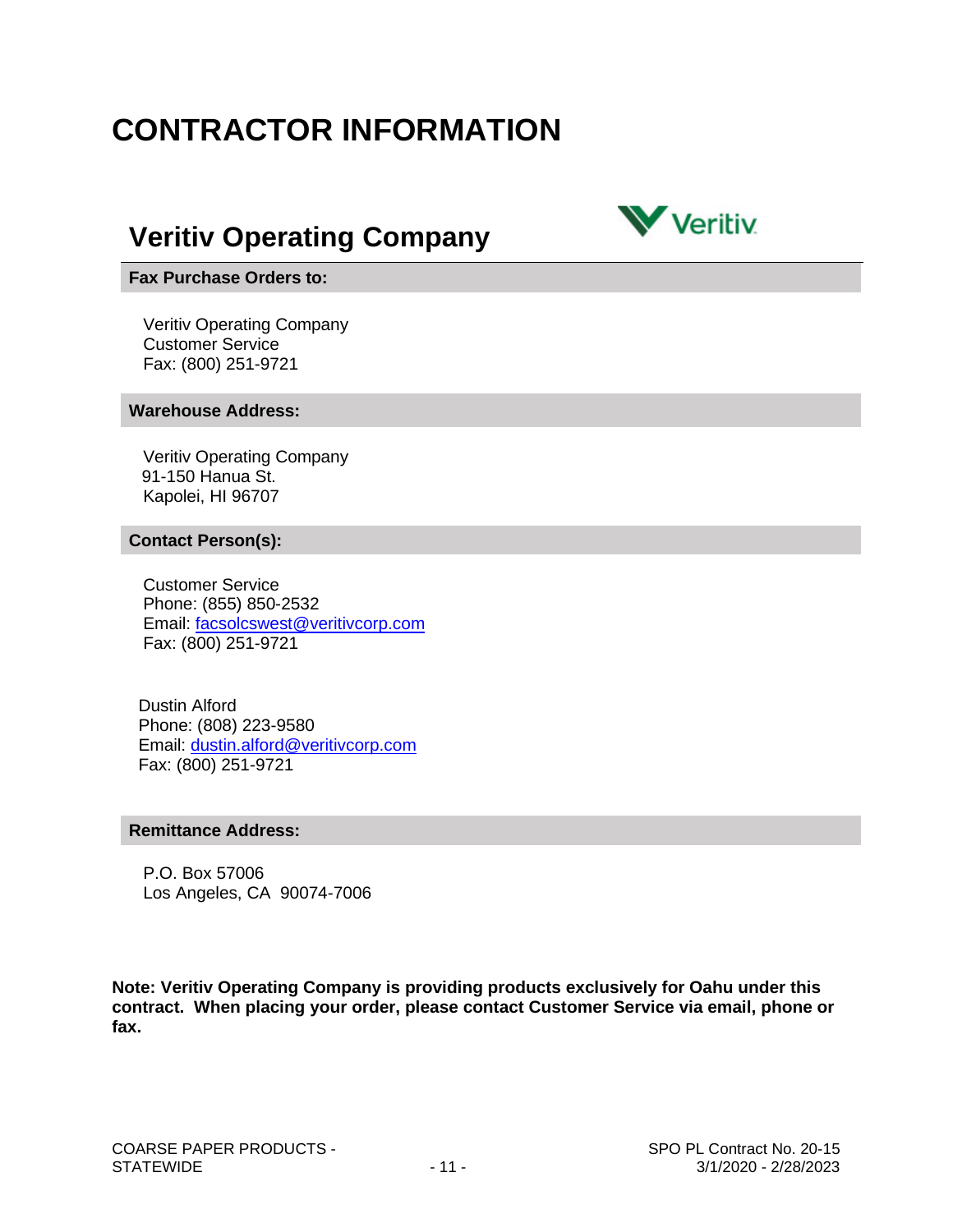### **PRICE LIST**

## **OAHU**

| Item<br>No.                   | <b>Item Description</b>                                                                      | <b>Brand Name/Product Number/</b><br><b>Package Details</b>   | Recycled<br>Content<br>(PCRM/RM) | <b>Case Price</b>                    |       | <b>Brand Name/Product Number/</b><br><b>Package Details</b>                             | Recycled<br><b>Content</b><br>(PCRM/RM) |    | <b>Case Price</b> |
|-------------------------------|----------------------------------------------------------------------------------------------|---------------------------------------------------------------|----------------------------------|--------------------------------------|-------|-----------------------------------------------------------------------------------------|-----------------------------------------|----|-------------------|
|                               | <b>GROUP A - INTERFOLDED TOILET TISSUE</b>                                                   | Contractor: Office Depot, LLC                                 |                                  |                                      |       | <b>Contractor: Triple F Holdings, LLC</b>                                               |                                         |    |                   |
| $\mathbf{1}$                  | INTERFOLDED, SINGLE-FOLD, 2-ply,<br>fully bleached, ~4"x5" shts,<br>400 shts/pk, 60 pks/case | Georgia Pacific Preference 10101<br>OD SKU #1527391           | n/a                              | Ś.                                   | 55.79 | Georgia Pacific GPC - 10101                                                             | n/a                                     | Ś  | 54.00             |
|                               | <b>GROUP B - TOILET TISSUE</b>                                                               | Contractor: Triple F Holdings, LLC                            |                                  |                                      |       | <b>Contractor: Veritiv Operating Company</b>                                            |                                         |    |                   |
| $\overline{2}$                | ROLL, 2-ply, fully bleached,<br>~4.0"x4.0" shts                                              | ROYALTY DISTRIBUTION ROY-7006<br>605 shts/roll, 80 rolls/case | 100/100                          | \$                                   | 40.09 | Kimberly Clark 4460<br>550 shts/roll, 80 rolls/case                                     | 40/100                                  | \$ | 56.75             |
| $\overline{3}$                | ROLL, 1-ply, fully bleached,<br>~4.0"x4.0" shts                                              | Removed                                                       |                                  |                                      |       | Tehtung morex TP9610001M<br>1000 shts/roll, 96 rolls/case                               | 75/75                                   | \$ | 49.87             |
| $\overline{4}$                | JR. JUMBO ROLL, 2-ply,<br>fully bleached                                                     | ROYALTY DISTRIBUTION ROY-7002<br>~3.55" x1000', 12 rolls/case | 100/100                          | \$                                   | 25.75 | Tehtung morex JRT1210002LV<br>~3.55" x1000', 12 rolls/case                              | 100/100                                 | \$ | 29.33             |
| 5                             | JR. JUMBO ROLL, 1-ply,<br>fully bleached                                                     | ROYALTY DISTRIBUTION ROY-7009<br>~3.5" x1800', 12 rolls/case  | 100/100                          | \$                                   | 29.95 | Kimberly Clark 7223<br>~3.5" x2000', 12 rolls/case                                      | 40/100                                  | \$ | 45.18             |
| 6                             | SR. JUMBO ROLL, 1-ply,<br>fully bleached                                                     | ROYALTY DISTRIBUTION ROY-7010<br>~3.5" x3400', 6 rolls/case   | 100/100                          | \$                                   | 25.85 | Georgia Pacific 13105<br>~3.5 x4000', 6 rolls/case                                      | n/a                                     | \$ | 38.81             |
| <b>GROUP C - PAPER TOWELS</b> |                                                                                              | Contractor: Triple F Holdings, LLC                            |                                  | <b>Contractor: Office Depot, LLC</b> |       |                                                                                         |                                         |    |                   |
| $\overline{7}$                | ROLL, 1-ply, fully bleached,<br>individually wrapped,<br>$\sim$ 9"x11" shts                  | Kimberly Clark KIM - 41482<br>128 shts/roll, 20 rolls/case    | 40/80                            | Ś.                                   | 28.68 | Highmark 4497A1 (2-ply)<br>OD SKU # 694185<br>85 shts/roll, 30 rolls/case               | 60/100                                  | Ś  | 32.64             |
| 8                             | MULTI-FOLD, 1-ply, unbleached Kraft,<br>~9.25"x9.5" shts                                     | ROYALTY DISTRIBUTION ROY-7003<br>250 shts/pk, 16 pks/case     | 100/100                          | \$                                   | 17.79 | Highmark 1675A1<br>OD SKU #468770<br>250 shts/pk, 16 pks/case                           | 80/100                                  | \$ | 19.06             |
| $\mathsf{q}$                  | MULTI-FOLD, 1-ply, fully bleached,<br>~9.25"x9.5" shts                                       | ROYALTY DISTRIBUTION ROY-7004<br>250 shts/pk, 16 pks/case     | 100/100                          | \$                                   | 19.20 | Kimberly Clark Scott 01807<br>OD SKU #892017<br>250 shts/pk, 16 pks/case                | 70/100                                  | \$ | 19.72             |
| 10                            | SINGLE-FOLD, 1-ply, fully bleached,<br>~9.5"x10.25" shts                                     | Kimberly Clark KIM - 01700<br>250 shts/pk, 16 pks/case        | 40/60                            | \$                                   | 34.37 | Georgia Pacific Pacific Blue Basic 20904<br>OD SKU # 592757<br>250 shts/pk, 16 pks/case | 40/40                                   | \$ | 27.69             |
| 11                            | HARD ROLL TYPE,<br>fully bleached,<br>$^{\sim}$ 8" x 1000' roll                              | ROYALTY DISTRIBUTION ROY-7008<br>6 rolls/case                 | 100/100                          | \$                                   | 29.28 | Georgia Pacific Pacific Blue Select 26100<br>OD SKU #865323<br>6 rolls/case             | 40/40                                   | Ś  | 40.82             |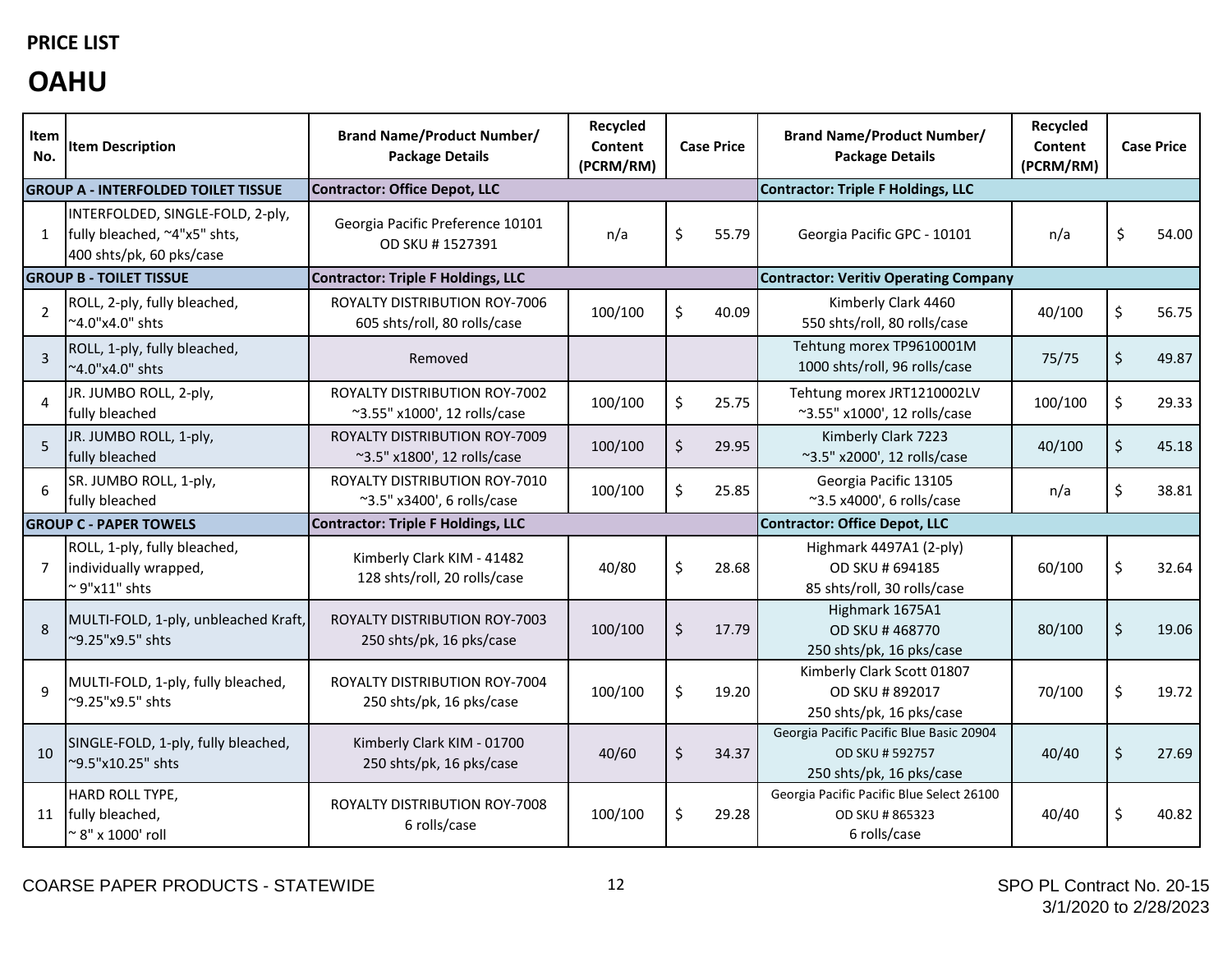## **OAHU**

| <b>GROUP D - TOILET SEAT COVERS</b> |                                                   | Contractor: Triple F Holdings, LLC                   |         |       |                                    | <b>Contractor: Veritiv Operating Company</b>               |       |  |       |
|-------------------------------------|---------------------------------------------------|------------------------------------------------------|---------|-------|------------------------------------|------------------------------------------------------------|-------|--|-------|
| 12                                  | Half-fold, surface mount, white                   | ROYALTY DISTRIBUTION ROY-7011<br>250/pk, 20 pks/case | 100/100 | 26.05 |                                    | Continental Western Paradise 520101<br>250/pk, 20 pks/case | 60/60 |  | 32.52 |
| <b>IGROUP E - BAGS</b>              |                                                   | Contractor: Office Depot, LLC                        |         |       | Contractor: Triple F Holdings, LLC |                                                            |       |  |       |
|                                     | Sanitary napkin disposable,<br>~4"x2"x9", 1000/cs | Brown Paper BR8B02<br>OD SKU #1796455                | n/a     |       | 31.05                              | Bagcraft-Papercon PAP-300314                               | n/a   |  | 21.17 |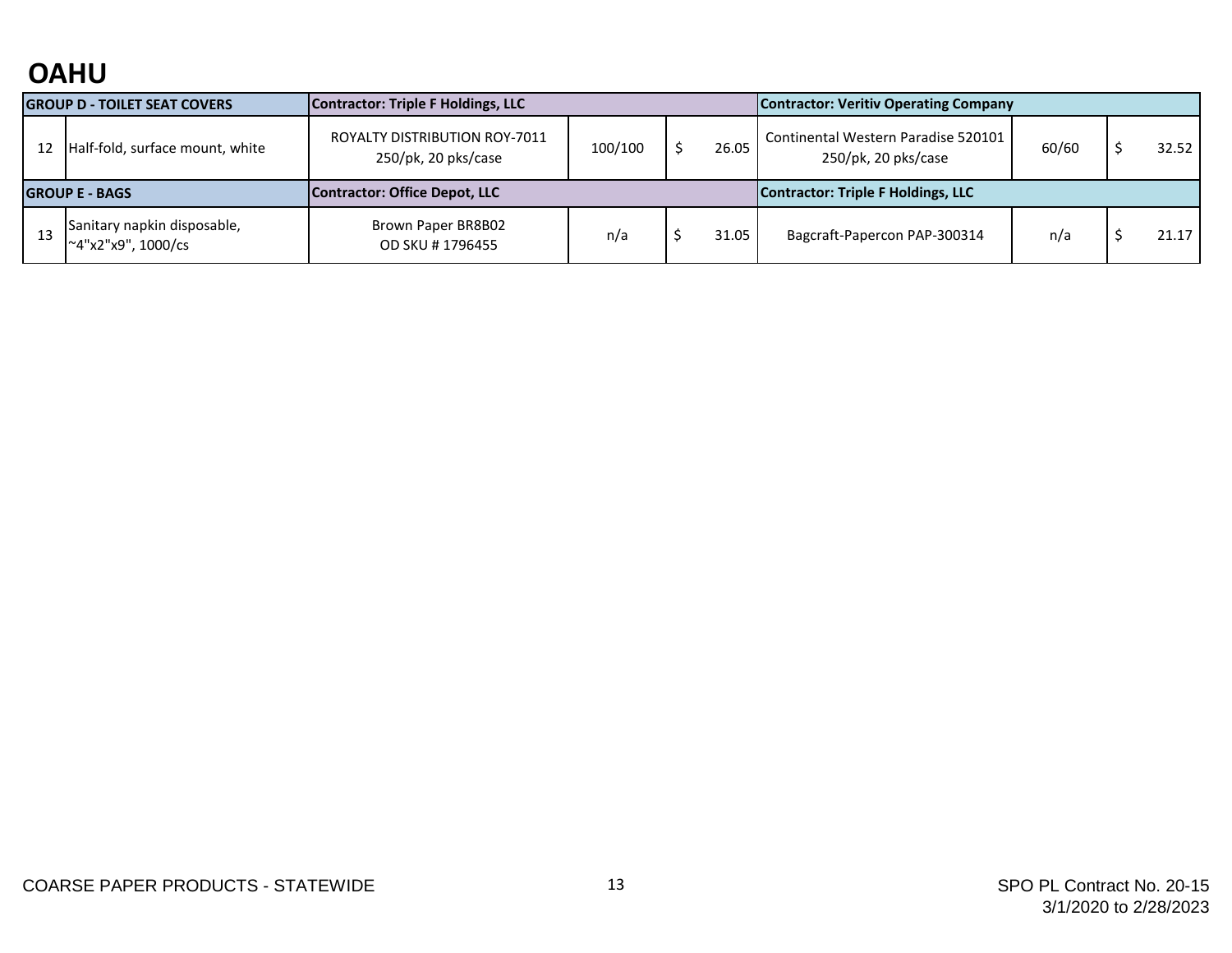## **HAWAII**

| tem No.        | Item Description                                                                                    | <b>Brand Name/Product Number</b>                    | Recycled<br>Content<br>(PCRM/RM) |    | <b>Case Price</b> | Contractor                                             |  |  |  |
|----------------|-----------------------------------------------------------------------------------------------------|-----------------------------------------------------|----------------------------------|----|-------------------|--------------------------------------------------------|--|--|--|
|                | <b>GROUP A - INTERFOLDED TOILET TISSUE - HAWAII</b>                                                 |                                                     |                                  |    |                   |                                                        |  |  |  |
| $\mathbf{1}$   | INTERFOLDED, SINGLE-FOLD, 2-ply,<br>fully bleached, ~4"x5" shts,<br>400 shts/pk, 60 pks/case        | Georgia Pacific Preference 10101<br>OD SKU #1527391 | n/a                              | \$ | 55.79             | Office Depot                                           |  |  |  |
|                | <b>GROUP B - TOILET TISSUE - HAWAII</b>                                                             |                                                     |                                  |    |                   |                                                        |  |  |  |
| 2              | ROLL, 2-ply, fully bleached, ~4.0"x4.0"<br>shts, 605 shts/roll,<br>80 rolls/case                    | ROYALTY DISTRIBUTION ROY-7006                       | 100/100                          | \$ | 43.09             | Triple F<br>Distributing<br>Hawaii Paper               |  |  |  |
| 3              | ROLL, 1-ply, fully bleached,<br>~4.0"x4.0" shts, 1000 shts/roll,<br>96 rolls/case                   | ROYALTY DISTRIBUTION ROY-7007                       | 100/100                          | \$ | 45.68             | <b>Triple F</b><br><b>Distributing</b><br>Hawaii Paper |  |  |  |
| 4              | JR. JUMBO ROLL, 2-ply,<br>fully bleached, ~3.55"x1000',<br>12 rolls/case                            | ROYALTY DISTRIBUTION ROY-7002                       | 100/100                          | \$ | 26.60             | <b>Triple F</b><br>Distributing<br>Hawaii Paper        |  |  |  |
| 5              | JR. JUMBO ROLL, 1-ply,<br>fully bleached, ~3.5"x1800',<br>12 rolls/case                             | ROYALTY DISTRIBUTION ROY-7009                       | 100/100                          | \$ | 29.95             | <b>Triple F</b><br>Distributing<br>Hawaii Paper        |  |  |  |
| 6              | SR. JUMBO ROLL, 1-ply,<br>fully bleached, ~3.5"x3400',<br>6 rolls/case                              | ROYALTY DISTRIBUTION ROY-7010                       | 100/100                          | \$ | 25.85             | Triple F<br>Distributing<br>Hawaii Paper               |  |  |  |
|                | <b>GROUP C - PAPER TOWELS - HAWAII</b>                                                              |                                                     |                                  |    |                   |                                                        |  |  |  |
| $\overline{7}$ | ROLL, 1-ply, fully bleached,<br>individually wrapped, ~9"x11" shts,<br>128 shts/roll, 20 rolls/case | KIMBERLY CLARK KIM-41482                            | 40/80                            | \$ | 29.45             | Triple F<br>Distributing<br>Hawaii Paper               |  |  |  |
| 8              | MULTI-FOLD, 1-ply, unbleached Kraft,<br>~9.25"x9.5" shts, 250 shts/pk,<br>16 pks/case               | ROYALTY DISTRIBUTION ROY-7003                       | 100/100                          | \$ | 17.79             | <b>Triple F</b><br>Distributing<br>Hawaii Paper        |  |  |  |
| 9              | MULTI-FOLD, 1-ply, fully bleached,<br>~9.25"x9.5" shts, 250 shts/pk,<br>16 pks/case                 | ROYALTY DISTRIBUTION ROY-7004                       | 100/100                          | \$ | 20.40             | <b>Triple F</b><br>Distributing<br>Hawaii Paper        |  |  |  |
| 10             | SINGLE-FOLD, 1-ply, fully bleached,<br>~9.5"x10.25" shts, 250 shts/pk,<br>16 pks/case               | KIMBERLY CLARK KIM-01700                            | 40/60                            | \$ | 34.37             | <b>Triple F</b><br>Distributing<br>Hawaii Paper        |  |  |  |
| 11             | HARD ROLL TYPE,<br>fully bleached, ~8" x 1000' rolls,<br>6 rolls/case                               | ROYALTY DISTRIBUTION ROY-7008                       | 100/100                          | \$ | 29.28             | Triple F<br>Distributing<br>Hawaii Paper               |  |  |  |
|                | <b>GROUP D - TOILET SEAT COVERS - HAWAII</b>                                                        |                                                     |                                  |    |                   |                                                        |  |  |  |
| 12             | Half-fold, surface mount, white,<br>250/pk, 20 pks/case                                             | ROYALTY DISTRIBUTION ROY-7011                       | 100/100                          | \$ | 27.09             | Triple F<br>Distributing<br>Hawaii Paper               |  |  |  |
|                | <b>GROUP E - BAGS - HAWAII</b>                                                                      |                                                     |                                  |    |                   |                                                        |  |  |  |
| 13             | Sanitary napkin disposable,<br>~4"x2"x9", 1000/cs                                                   | Brown Paper BR8B02<br>OD SKU #1796455               | n/a                              | \$ | 31.05             | Office Depot                                           |  |  |  |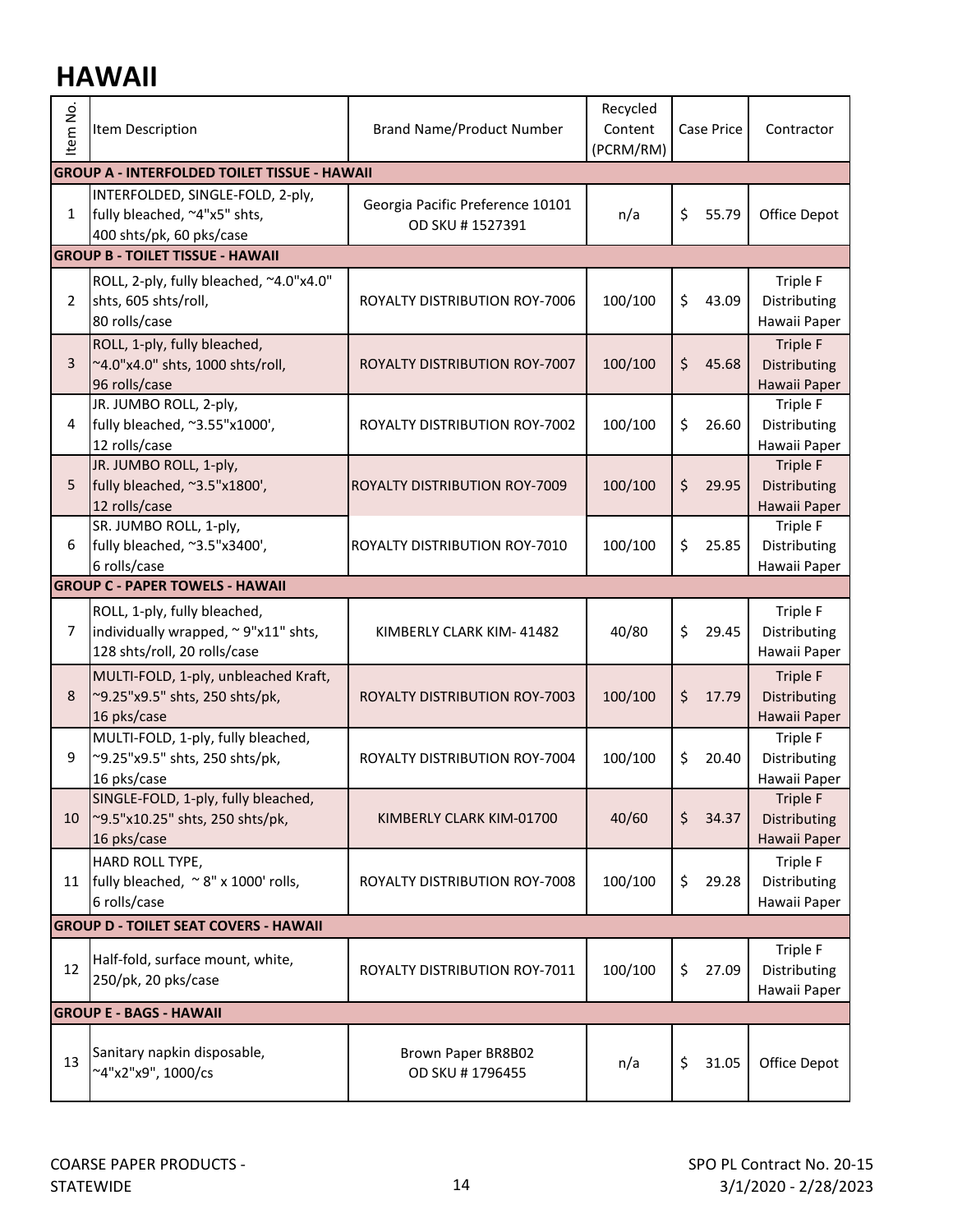## **MAUI**

| Item No.                     | Item Description                                                                                    | <b>Brand Name/Product Number</b>                    | Recycled<br>Content<br>(PCRM/RM) | Contractor  |                                        |  |
|------------------------------|-----------------------------------------------------------------------------------------------------|-----------------------------------------------------|----------------------------------|-------------|----------------------------------------|--|
|                              | <b>GROUP A - INTERFOLDED TOILET TISSUE - MAUI</b>                                                   |                                                     |                                  |             |                                        |  |
| 1                            | INTERFOLDED, SINGLE-FOLD, 2-ply,<br>fully bleached, ~4"x5" shts,<br>400 shts/pk, 60 pks/case        | Georgia Pacific Preference 10101<br>OD SKU #1527391 | n/a                              | \$<br>55.79 | Office Depot                           |  |
|                              | <b>GROUP B - TOILET TISSUE - MAUI</b>                                                               |                                                     |                                  |             |                                        |  |
| 2                            | ROLL, 2-ply, fully bleached,<br>~4.0"x4.0" shts, 605 shts/roll,<br>80 rolls/case                    | ROYALTY DISTRIBUTION ROY-7006                       | 100/100                          | \$<br>43.09 | Triple F<br>Distributing               |  |
| $\overline{3}$               | ROLL, 1-ply, fully bleached,<br>~4.0"x4.0" shts, 1000 shts/roll,<br>96 rolls/case                   | ROYALTY DISTRIBUTION ROY-7007                       | 100/100                          | \$<br>45.68 | <b>Triple F</b><br>Distributing        |  |
| 4                            | JR. JUMBO ROLL, 2-ply,<br>fully bleached, ~3.55"x1000',<br>12 rolls/case                            | ROYALTY DISTRIBUTION ROY-7002                       | 100/100                          | \$<br>26.60 | Triple F<br>Distributing               |  |
| 5                            | JR. JUMBO ROLL, 1-ply,<br>fully bleached, ~3.5"x1800',<br>12 rolls/case                             | <b>ROYALTY DISTRIBUTION ROY-7009</b>                | 100/100                          | \$<br>29.95 | <b>Triple F</b><br><b>Distributing</b> |  |
| 6                            | SR. JUMBO ROLL, 1-ply,<br>fully bleached, ~3.5"x3400',<br>6 rolls/case                              | <b>ROYALTY DISTRIBUTION ROY-7010</b>                | 100/100                          | \$<br>25.85 | Triple F<br>Distributing               |  |
|                              | <b>GROUP C - PAPER TOWELS - MAUI</b>                                                                |                                                     |                                  |             |                                        |  |
| 7                            | ROLL, 1-ply, fully bleached,<br>individually wrapped, ~9"x11" shts,<br>128 shts/roll, 20 rolls/case | KIMBERLY CLARK KIM-41482                            | 40/80                            | \$<br>30.45 | Triple F<br>Distributing               |  |
| 8                            | MULTI-FOLD, 1-ply,<br>unbleached Kraft, ~9.25"x9.5" shts,<br>250 shts/pk, 16 pks/case               | ROYALTY DISTRIBUTION ROY-7003                       | 100/100                          | \$<br>17.79 | <b>Triple F</b><br><b>Distributing</b> |  |
| 9                            | MULTI-FOLD, 1-ply,<br>fully bleached, ~9.25"x9.5" shts,<br>250 shts/pk, 16 pks/case                 | ROYALTY DISTRIBUTION ROY-7004                       | 100/100                          | \$<br>20.40 | Triple F<br>Distributing               |  |
| 10                           | SINGLE-FOLD, 1-ply,<br>fully bleached, ~9.5"x10.25" shts,<br>250 shts/pk, 16 pks/case               | KIMBERLY CLARK KIM-01700                            | 40/60                            | \$<br>34.37 | <b>Triple F</b><br><b>Distributing</b> |  |
| 11                           | HARD ROLL TYPE,<br>fully bleached, ~8" x 1000' rolls,<br>6 rolls/case                               | ROYALTY DISTRIBUTION ROY-7008                       | 100/100                          | \$<br>29.28 | Triple F<br>Distributing               |  |
|                              | <b>GROUP D - TOILET SEAT COVERS - MAUI</b>                                                          |                                                     |                                  |             |                                        |  |
| 12                           | Half-fold, surface mount, white,<br>250/pk, 20 pks/case                                             | ROYALTY DISTRIBUTION ROY-7011                       | 100/100                          | \$<br>27.09 | Triple F<br>Distributing               |  |
| <b>GROUP E - BAGS - MAUI</b> |                                                                                                     |                                                     |                                  |             |                                        |  |
| 13                           | Sanitary napkin disposable,<br>~4"x2"x9", 1000/cs                                                   | Brown Paper BR8B02<br>OD SKU #1796455               | n/a                              | \$<br>31.05 | Office Depot                           |  |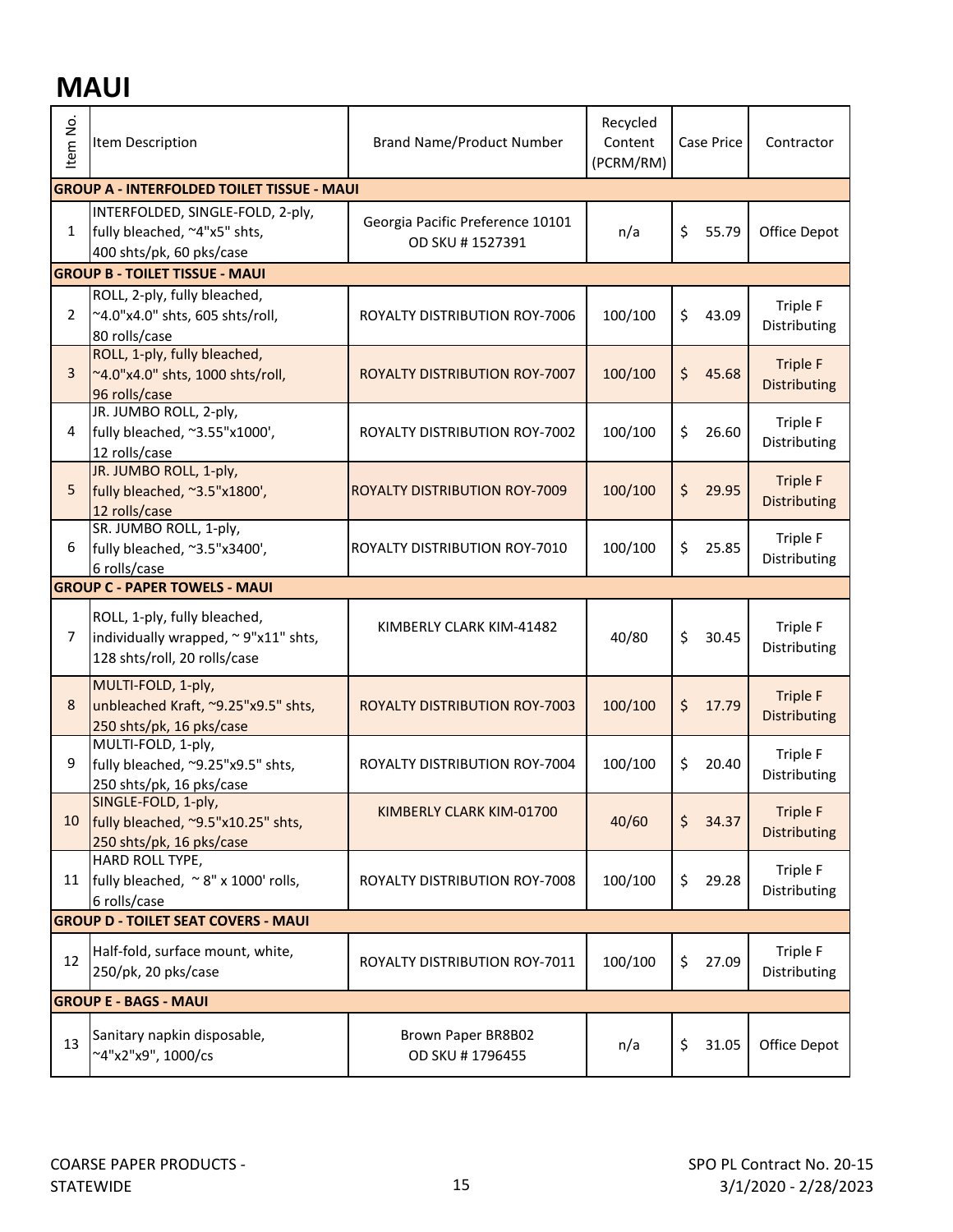## **KAUAI**

| Item No.       | Item Description                                                                             | <b>Brand Name/Product Number</b>                    | Recycled<br>Content<br>Case Price<br>(PCRM/RM) |             | Contractor                       |
|----------------|----------------------------------------------------------------------------------------------|-----------------------------------------------------|------------------------------------------------|-------------|----------------------------------|
|                | <b>GROUP A - INTERFOLDED TOILET TISSUE - KAUAI</b>                                           |                                                     |                                                |             |                                  |
| 1              | INTERFOLDED, SINGLE-FOLD, 2-ply,<br>fully bleached, ~4"x5" shts,<br>400 shts/pk, 60 pks/case | Georgia Pacific Preference 10101<br>OD SKU #1527391 | n/a                                            | \$<br>55.79 | Office Depot                     |
|                | <b>GROUP B - TOILET TISSUE - KAUAI</b>                                                       |                                                     |                                                |             |                                  |
|                | ROLL, 2-ply, fully bleached, ~4.0"x4.0"                                                      |                                                     |                                                |             | Triple F                         |
| 2              | shts, 605 shts/roll,                                                                         | ROYALTY DISTRIBUTION ROY-7006                       | 100/100                                        | \$<br>43.09 | Distributing                     |
|                | 80 rolls/case                                                                                |                                                     |                                                |             | Ventures                         |
|                | ROLL, 1-ply, fully bleached,                                                                 |                                                     |                                                |             | <b>Triple F</b>                  |
| 3              | ~4.0"x4.0" shts, 1000 shts/roll,                                                             | ROYALTY DISTRIBUTION ROY-7007                       | 100/100                                        | \$<br>45.68 | Distributing                     |
|                | 96 rolls/case                                                                                |                                                     |                                                |             | Ventures                         |
| 4              | JR. JUMBO ROLL, 2-ply,<br>fully bleached, ~3.55"x1000',                                      | ROYALTY DISTRIBUTION ROY-7002                       | 100/100                                        |             | <b>Triple F</b>                  |
|                |                                                                                              |                                                     |                                                | \$<br>26.60 | Distributing                     |
|                | 12 rolls/case<br>JR. JUMBO ROLL, 1-ply,                                                      |                                                     |                                                |             | Ventures<br><b>Buy from Best</b> |
| 5              | fully bleached, ~3.5"x1800',                                                                 | Removed                                             |                                                |             | Available                        |
|                | 12 rolls/case                                                                                |                                                     |                                                |             | Source                           |
|                | SR. JUMBO ROLL, 1-ply,                                                                       |                                                     |                                                |             | <b>Triple F</b>                  |
| 6              | fully bleached, ~3.5"x3400',                                                                 | <b>ROYALTY DISTRIBUTION ROY-7010</b>                | 100/100                                        | \$<br>25.85 | Distributing                     |
|                | 6 rolls/case                                                                                 |                                                     |                                                |             | Ventures                         |
|                | <b>GROUP C - PAPER TOWELS - KAUAI</b>                                                        |                                                     |                                                |             |                                  |
|                | ROLL, 1-ply, fully bleached,                                                                 | <b>KIMBERLY CLARK</b>                               |                                                |             | Triple F                         |
| $\overline{7}$ | individually wrapped, ~9"x11" shts,                                                          | KIM-41482                                           | 40/80                                          | \$<br>29.45 | Distributing                     |
|                | 128 shts/roll, 20 rolls/case                                                                 |                                                     |                                                |             | Ventures                         |
|                | MULTI-FOLD, 1-ply,                                                                           |                                                     |                                                |             | <b>Triple F</b>                  |
| 8              | unbleached Kraft, ~9.25"x9.5" shts,                                                          | ROYALTY DISTRIBUTION ROY-7003                       | 100/100                                        | \$<br>17.79 | <b>Distributing</b>              |
|                | 250 shts/pk, 16 pks/case                                                                     |                                                     |                                                |             | Ventures                         |
|                | MULTI-FOLD, 1-ply,                                                                           |                                                     |                                                |             | <b>Triple F</b>                  |
| 9              | fully bleached, ~9.25"x9.5" shts,                                                            | ROYALTY DISTRIBUTION ROY-7004                       | 100/100                                        | \$<br>20.40 | Distributing                     |
|                | 250 shts/pk, 16 pks/case                                                                     |                                                     |                                                |             | Ventures                         |
|                | SINGLE-FOLD, 1-ply,                                                                          | <b>KIMBERLY CLARK</b>                               |                                                |             | <b>Triple F</b>                  |
| 10             | fully bleached, ~9.5"x10.25" shts,                                                           | KIM-01700                                           | 40/60                                          | \$<br>34.37 | Distributing                     |
|                | 250 shts/pk, 16 pks/case                                                                     |                                                     |                                                |             | Ventures                         |
|                | HARD ROLL TYPE,                                                                              |                                                     |                                                |             | Triple F                         |
| 11             | fully bleached, ~8" x 1000' rolls,                                                           | ROYALTY DISTRIBUTION ROY-7008                       | 100/100                                        | \$<br>29.28 | Distributing                     |
|                | 6 rolls/case                                                                                 |                                                     |                                                |             | Ventures                         |
|                | <b>GROUP D - TOILET SEAT COVERS - KAUAI</b>                                                  |                                                     |                                                |             |                                  |
|                | Half-fold, surface mount, white,                                                             | Goldmax Poly King 21001                             |                                                |             |                                  |
| 12             | 250/pk, 20 pks/case                                                                          | OD SKU #1796464                                     | n/a                                            | \$<br>52.35 | Office Depot                     |
|                | <b>GROUP E - BAGS - KAUAI</b>                                                                |                                                     |                                                |             |                                  |
|                |                                                                                              |                                                     |                                                |             |                                  |
| 13             | Sanitary napkin disposable,                                                                  | Brown Paper BR8B02                                  |                                                | \$<br>31.05 | Office Depot                     |
|                | ~4"x2"x9", 1000/cs                                                                           | OD SKU #1796455                                     | n/a                                            |             |                                  |
|                |                                                                                              |                                                     |                                                |             |                                  |